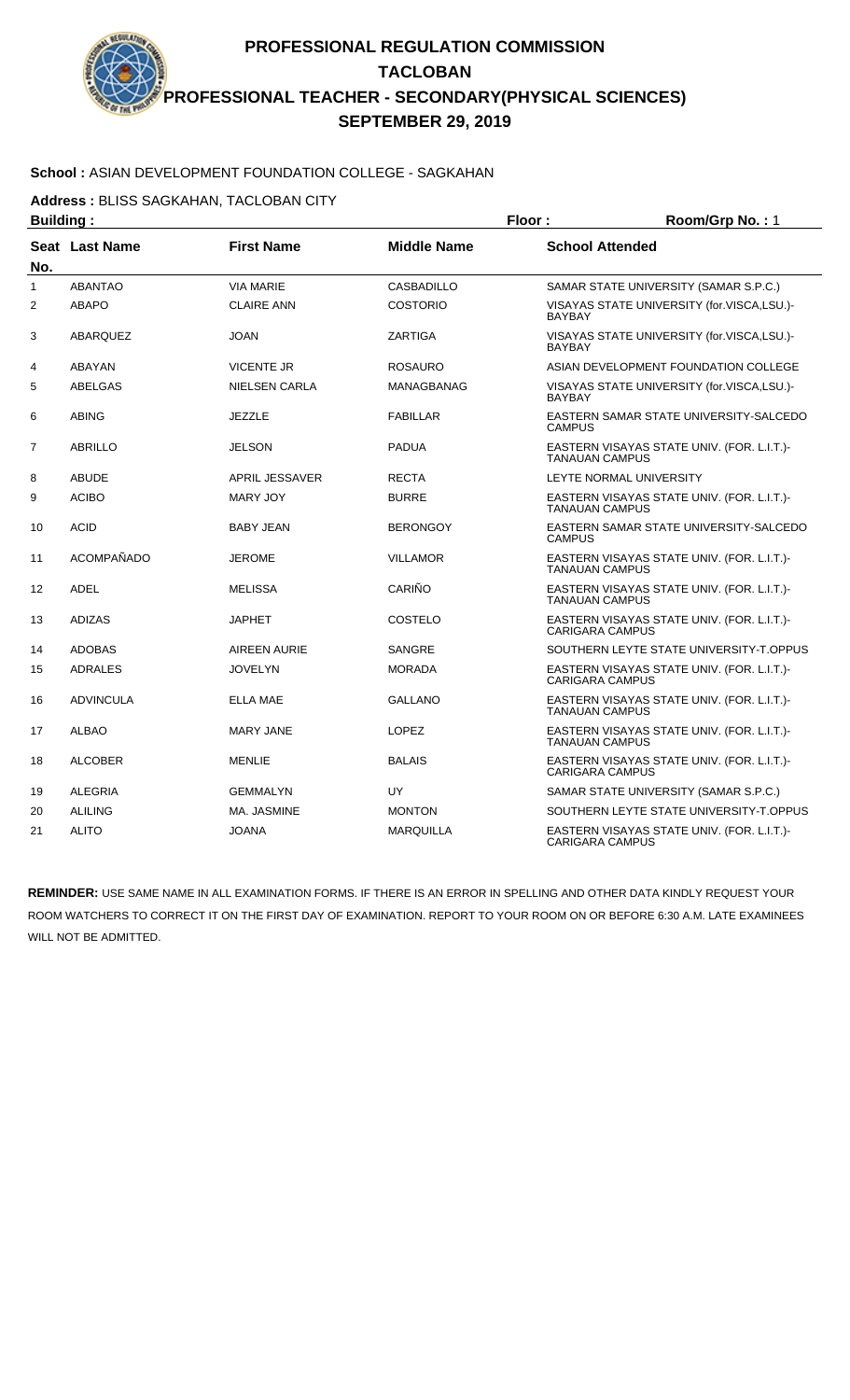#### **School :** ASIAN DEVELOPMENT FOUNDATION COLLEGE - SAGKAHAN

**Address :** BLISS SAGKAHAN, TACLOBAN CITY

|                | <b>Building:</b> |                      |                    | Floor:                 | Room/Grp No.: 2                            |
|----------------|------------------|----------------------|--------------------|------------------------|--------------------------------------------|
| No.            | Seat Last Name   | <b>First Name</b>    | <b>Middle Name</b> | <b>School Attended</b> |                                            |
| $\mathbf{1}$   | <b>ALMADEN</b>   | <b>JENNY ROSE</b>    | <b>INDIC</b>       | <b>TANAUAN CAMPUS</b>  | EASTERN VISAYAS STATE UNIV. (FOR. L.I.T.)- |
| $\overline{2}$ | ALMANZA          | <b>ALMA BELLA</b>    | <b>GALOS</b>       | <b>TANAUAN CAMPUS</b>  | EASTERN VISAYAS STATE UNIV. (FOR. L.I.T.)- |
| 3              | <b>ALTES</b>     | DEARLY JANE          | <b>MAISO</b>       | (for.LIT)TACLOBAN      | EASTERN VISAYAS STATE UNIVERSITY           |
| 4              | ALVAREZ          | <b>RENZ</b>          | <b>CHUA</b>        |                        | SAMAR STATE UNIVERSITY (SAMAR S.P.C.)      |
| 5              | AÑOVER           | <b>MELESSA</b>       | <b>SIMAN</b>       | (for.LIT)TACLOBAN      | EASTERN VISAYAS STATE UNIVERSITY           |
| 6              | ARCEÑO           | <b>JOSHUA</b>        | <b>BACULOT</b>     |                        | SAMAR STATE UNIVERSITY (SAMAR S.P.C.)      |
| $\overline{7}$ | <b>ARCON</b>     | <b>DARWIN</b>        | <b>BARDELOSA</b>   | <b>CARIGARA CAMPUS</b> | EASTERN VISAYAS STATE UNIV. (FOR. L.I.T.)- |
| 8              | ARELLANO         | <b>ROSELYN</b>       | CEBU               | <b>TANAUAN CAMPUS</b>  | EASTERN VISAYAS STATE UNIV. (FOR. L.I.T.)- |
| 9              | <b>ARGUELLES</b> | <b>BEVERLY</b>       | <b>GARCELA</b>     | <b>TANAUAN CAMPUS</b>  | EASTERN VISAYAS STATE UNIV. (FOR. L.I.T.)- |
| 10             | ARGUELLES        | <b>CHLOE KAY</b>     | <b>ROYERAS</b>     | <b>TANAUAN CAMPUS</b>  | EASTERN VISAYAS STATE UNIV. (FOR. L.I.T.)- |
| 11             | <b>ARGUTA</b>    | <b>FAITH</b>         | <b>YEPES</b>       | <b>TANAUAN CAMPUS</b>  | EASTERN VISAYAS STATE UNIV. (FOR. L.I.T.)- |
| 12             | ARIAP            | <b>GERIC</b>         | <b>BUTAS</b>       |                        | SAMAR STATE UNIVERSITY (SAMAR S.P.C.)      |
| 13             | ARROGANTE        | <b>JERICK</b>        | <b>MAGOS</b>       |                        | SAMAR STATE UNIVERSITY (SAMAR S.P.C.)      |
| 14             | <b>ARUTA</b>     | <b>ANTONIO JR</b>    | <b>SUPERABLE</b>   | <b>CARIGARA CAMPUS</b> | EASTERN VISAYAS STATE UNIV. (FOR. L.I.T.)- |
| 15             | <b>ASIS</b>      | <b>VINA</b>          | <b>INUTAN</b>      | <b>CARIGARA CAMPUS</b> | EASTERN VISAYAS STATE UNIV. (FOR. L.I.T.)- |
| 16             | <b>ASPA</b>      | <b>NOAH JAY</b>      | <b>CARDINES</b>    | <b>CARIGARA CAMPUS</b> | EASTERN VISAYAS STATE UNIV. (FOR. L.I.T.)- |
| 17             | <b>AUMAN</b>     | <b>VINCE FRANCIS</b> | <b>PANGANORON</b>  |                        | SAMAR STATE UNIVERSITY (SAMAR S.P.C.)      |
| 18             | <b>AVESTRUZ</b>  | <b>NOEMI</b>         | <b>CUGUING</b>     | <b>CARIGARA CAMPUS</b> | EASTERN VISAYAS STATE UNIV. (FOR. L.I.T.)- |
| 19             | <b>AVILA</b>     | <b>ARJORECO</b>      | N/A                | <b>CARIGARA CAMPUS</b> | EASTERN VISAYAS STATE UNIV. (FOR. L.I.T.)- |
| 20             | <b>AYATON</b>    | JAY                  | <b>DELIMA</b>      | <b>CARIGARA CAMPUS</b> | EASTERN VISAYAS STATE UNIV. (FOR. L.I.T.)- |
| 21             | <b>BACALLA</b>   | <b>ROSEMARIE</b>     | <b>CATOLTOL</b>    | <b>BILIRAN</b>         | NAVAL STATE UNIVERSITY (for.NAVAL INST)    |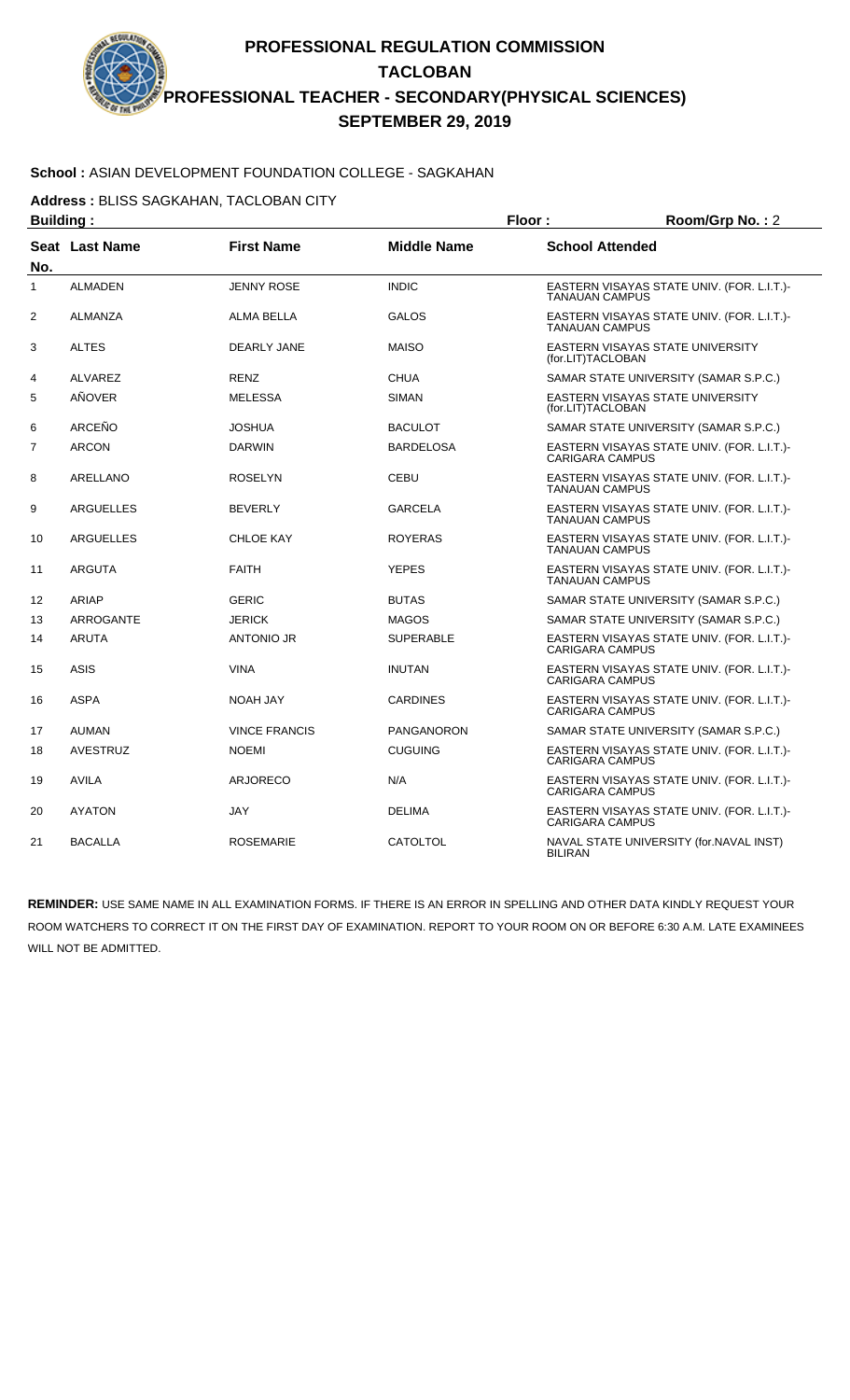#### **School :** ASIAN DEVELOPMENT FOUNDATION COLLEGE - SAGKAHAN

**Address :** BLISS SAGKAHAN, TACLOBAN CITY

| <b>Building:</b> |                  |                     |                     | Floor:<br>Room/Grp No.: 3 |                                            |  |
|------------------|------------------|---------------------|---------------------|---------------------------|--------------------------------------------|--|
| No.              | Seat Last Name   | <b>First Name</b>   | <b>Middle Name</b>  | <b>School Attended</b>    |                                            |  |
| $\mathbf{1}$     | <b>BACARRA</b>   | <b>GENA</b>         | <b>CAPILLANES</b>   | (for.LIT)TACLOBAN         | <b>EASTERN VISAYAS STATE UNIVERSITY</b>    |  |
| 2                | <b>BACOTO</b>    | MA. BERNADETTE      | MAÑAS               |                           | SAMAR STATE UNIVERSITY (SAMAR S.P.C.)      |  |
| 3                | <b>BACUS</b>     | <b>LESLIE JOY</b>   | <b>MACASOJOT</b>    | <b>TANAUAN CAMPUS</b>     | EASTERN VISAYAS STATE UNIV. (FOR. L.I.T.)- |  |
| 4                | <b>BADANA</b>    | <b>JESSA</b>        | <b>VERBO</b>        | <b>TANAUAN CAMPUS</b>     | EASTERN VISAYAS STATE UNIV. (FOR. L.I.T.)- |  |
| 5                | <b>BADUYA</b>    | <b>CAREN</b>        | <b>DUYA</b>         |                           | LEYTE NORMAL UNIVERSITY                    |  |
| 6                | <b>BAFUL</b>     | <b>RESSA</b>        | <b>PERTURBOS</b>    |                           | SAMAR STATE UNIVERSITY (SAMAR S.P.C.)      |  |
| $\overline{7}$   | <b>BAILLO</b>    | <b>ROCHELLE</b>     | <b>GUIMBAOLIBOT</b> | CITY P.C.)                | UNIVERSITY OF CALOOCAN CITY(for. CALOOCAN  |  |
| 8                | <b>BALAIS</b>    | <b>JESIEL</b>       | <b>ACEBO</b>        | <b>CARIGARA CAMPUS</b>    | EASTERN VISAYAS STATE UNIV. (FOR. L.I.T.)- |  |
| 9                | <b>BALANDING</b> | <b>SETHCAZZ</b>     | <b>NIEGAS</b>       | <b>CARIGARA CAMPUS</b>    | EASTERN VISAYAS STATE UNIV. (FOR. L.I.T.)- |  |
| 10               | <b>BALANO</b>    | <b>ARCHIE</b>       | <b>ALBAO</b>        | <b>TANAUAN CAMPUS</b>     | EASTERN VISAYAS STATE UNIV. (FOR. L.I.T.)- |  |
| 11               | <b>BALAONG</b>   | <b>GIA</b>          | <b>LOPIDO</b>       |                           | EASTERN SAMAR STATE UNIVERSITY-BORONGAN    |  |
| 12               | <b>BALINTONG</b> | <b>RHINO</b>        | <b>CALCETA</b>      |                           | LEYTE NORMAL UNIVERSITY                    |  |
| 13               | <b>BALUTE</b>    | <b>JANE</b>         | <b>CUENZA</b>       | <b>CARIGARA CAMPUS</b>    | EASTERN VISAYAS STATE UNIV. (FOR. L.I.T.)- |  |
| 14               | <b>BARANDINO</b> | <b>JAQUELINE</b>    | <b>TAN</b>          |                           | SAMAR STATE UNIVERSITY (SAMAR S.P.C.)      |  |
| 15               | <b>BATAANON</b>  | <b>MABELLE</b>      | <b>PAULE</b>        |                           | SOUTHERN LEYTE STATE UNIVERSITY-T.OPPUS    |  |
| 16               | <b>BATULA</b>    | <b>EMELY</b>        | <b>BALASBAS</b>     | <b>CAMPUS</b>             | EASTERN SAMAR STATE UNIVERSITY-SALCEDO     |  |
| 17               | <b>BAYANI</b>    | <b>CHRISTINE</b>    | <b>CABELIN</b>      | <b>CARIGARA CAMPUS</b>    | EASTERN VISAYAS STATE UNIV. (FOR. L.I.T.)- |  |
| 18               | <b>BAYNOSA</b>   | <b>JACKIELYN</b>    | <b>CAÑESO</b>       | <b>CARIGARA CAMPUS</b>    | EASTERN VISAYAS STATE UNIV. (FOR. L.I.T.)- |  |
| 19               | <b>BELASA</b>    | <b>NEIL</b>         | <b>DEMAIN</b>       |                           | LEYTE NORMAL UNIVERSITY                    |  |
| 20               | <b>BERMUDEZ</b>  | <b>MA. CRISTINA</b> | <b>ANGELIO</b>      | <b>TANAUAN CAMPUS</b>     | EASTERN VISAYAS STATE UNIV. (FOR. L.I.T.)- |  |
| 21               | <b>BERNADIT</b>  | <b>ALVIN JAY</b>    | <b>SAJULGA</b>      | <b>BILIRAN</b>            | NAVAL STATE UNIVERSITY (for.NAVAL INST)    |  |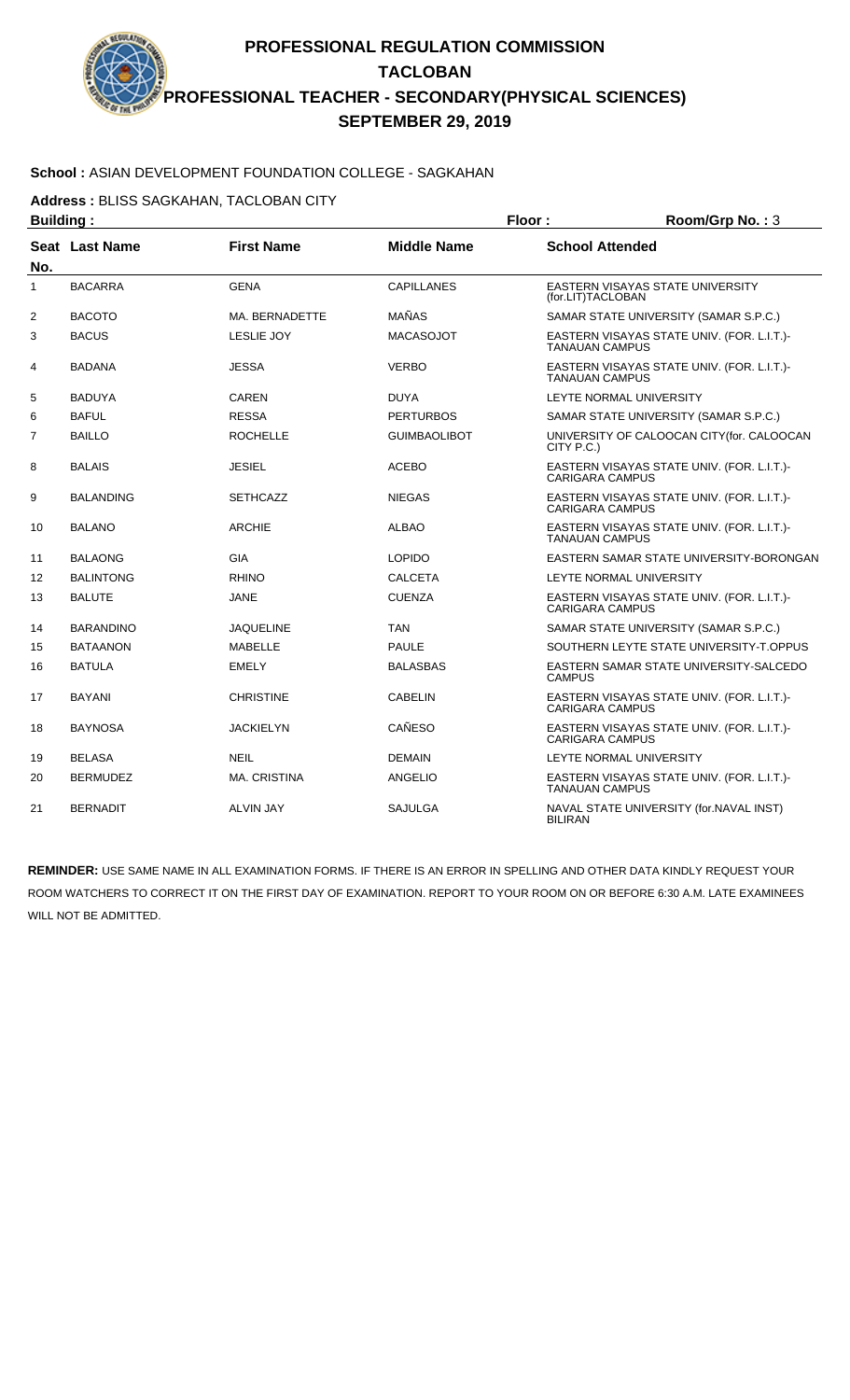# **School :** ASIAN DEVELOPMENT FOUNDATION COLLEGE - SAGKAHAN

**Address :** BLISS SAGKAHAN, TACLOBAN CITY

| <b>Building:</b> |                    |                    | Floor:             | Room/Grp No.: 4                                                      |
|------------------|--------------------|--------------------|--------------------|----------------------------------------------------------------------|
| No.              | Seat Last Name     | <b>First Name</b>  | <b>Middle Name</b> | <b>School Attended</b>                                               |
| 1                | <b>BERNAL</b>      | <b>JULIUS</b>      | <b>JAMILI</b>      | EASTERN VISAYAS STATE UNIVERSITY<br>(for.LIT)TACLOBAN                |
| 2                | <b>BERONGOY</b>    | <b>DAVE</b>        | <b>CASTILLO</b>    | EASTERN SAMAR STATE UNIVERSITY-SALCEDO<br><b>CAMPUS</b>              |
| 3                | <b>BERTOS</b>      | <b>JESSA</b>       | <b>BUSTILLO</b>    | EASTERN VISAYAS STATE UNIV. (FOR. L.I.T.)-<br><b>CARIGARA CAMPUS</b> |
| 4                | <b>BOCADE</b>      | AVET               | <b>CABIDOG</b>     | EASTERN VISAYAS STATE UNIV. (FOR. L.I.T.)-<br><b>TANAUAN CAMPUS</b>  |
| 5                | <b>BODO</b>        | <b>CLIFFORD</b>    | <b>RUMPON</b>      | EASTERN VISAYAS STATE UNIV. (FOR. L.I.T.)-<br><b>CARIGARA CAMPUS</b> |
| 6                | <b>BOHOL</b>       | <b>SHENA</b>       | <b>PONAY</b>       | SAMAR STATE UNIVERSITY (SAMAR S.P.C.)                                |
| $\overline{7}$   | <b>BOYO</b>        | <b>BERNADINE</b>   | <b>ASIS</b>        | EASTERN VISAYAS STATE UNIV. (FOR. L.I.T.)-<br><b>CARIGARA CAMPUS</b> |
| 8                | <b>BRAVO</b>       | <b>IRONNE</b>      | <b>CABILTES</b>    | EASTERN VISAYAS STATE UNIV. (FOR. L.I.T.)-<br><b>CARIGARA CAMPUS</b> |
| 9                | <b>BRECIO</b>      | <b>EDNALYN</b>     | <b>BARNIZA</b>     | EASTERN VISAYAS STATE UNIV. (FOR. L.I.T.)-<br><b>TANAUAN CAMPUS</b>  |
| 10               | <b>BRETENIA</b>    | ABEGAIL            | <b>ESCALONA</b>    | LEYTE NORMAL UNIVERSITY                                              |
| 11               | <b>BRILATA</b>     | <b>ANTONETTE</b>   | <b>NARIDO</b>      | EASTERN VISAYAS STATE UNIV. (FOR. L.I.T.)-<br><b>CARIGARA CAMPUS</b> |
| 12               | <b>BRITON</b>      | <b>EMILY</b>       | <b>SOLLIZA</b>     | EASTERN VISAYAS STATE UNIV. (FOR. L.I.T.)-<br><b>TANAUAN CAMPUS</b>  |
| 13               | <b>BUENA</b>       | <b>JOYLET</b>      | <b>SALODAGA</b>    | LEYTE NORMAL UNIVERSITY                                              |
| 14               | <b>CABAHUG</b>     | <b>DEAN EUNICE</b> | <b>SUELA</b>       | LEYTE NORMAL UNIVERSITY                                              |
| 15               | <b>CABAL</b>       | <b>THESSA</b>      | <b>BONTOG</b>      | VISAYAS STATE UNIVERSITY (for.VISCA,LSU.)-<br><b>BAYBAY</b>          |
| 16               | <b>CABARRUBIAS</b> | <b>MARIVIC</b>     | <b>DACLES</b>      | SAMAR STATE UNIVERSITY (SAMAR S.P.C.)                                |
| 17               | <b>CABELTIS</b>    | <b>BLUEMHEL</b>    | <b>CUESTA</b>      | EASTERN VISAYAS STATE UNIV. (FOR. L.I.T.)-<br><b>CARIGARA CAMPUS</b> |
| 18               | <b>CABERO</b>      | JELY               | <b>ALBERIO</b>     | EASTERN VISAYAS STATE UNIVERSITY<br>(for.LIT)TACLOBAN                |
| 19               | CABI-OC            | <b>JULIE - ANN</b> | <b>CADIGOY</b>     | EASTERN VISAYAS STATE UNIV. (FOR. L.I.T.)-<br><b>TANAUAN CAMPUS</b>  |
| 20               | <b>CABIDOG</b>     | <b>MARVIN</b>      | <b>RAPE</b>        | EASTERN VISAYAS STATE UNIVERSITY<br>(for.LIT)TACLOBAN                |
| 21               | CABIGAYAN          | <b>MARIEL</b>      | <b>LABRO</b>       | LEYTE NORMAL UNIVERSITY                                              |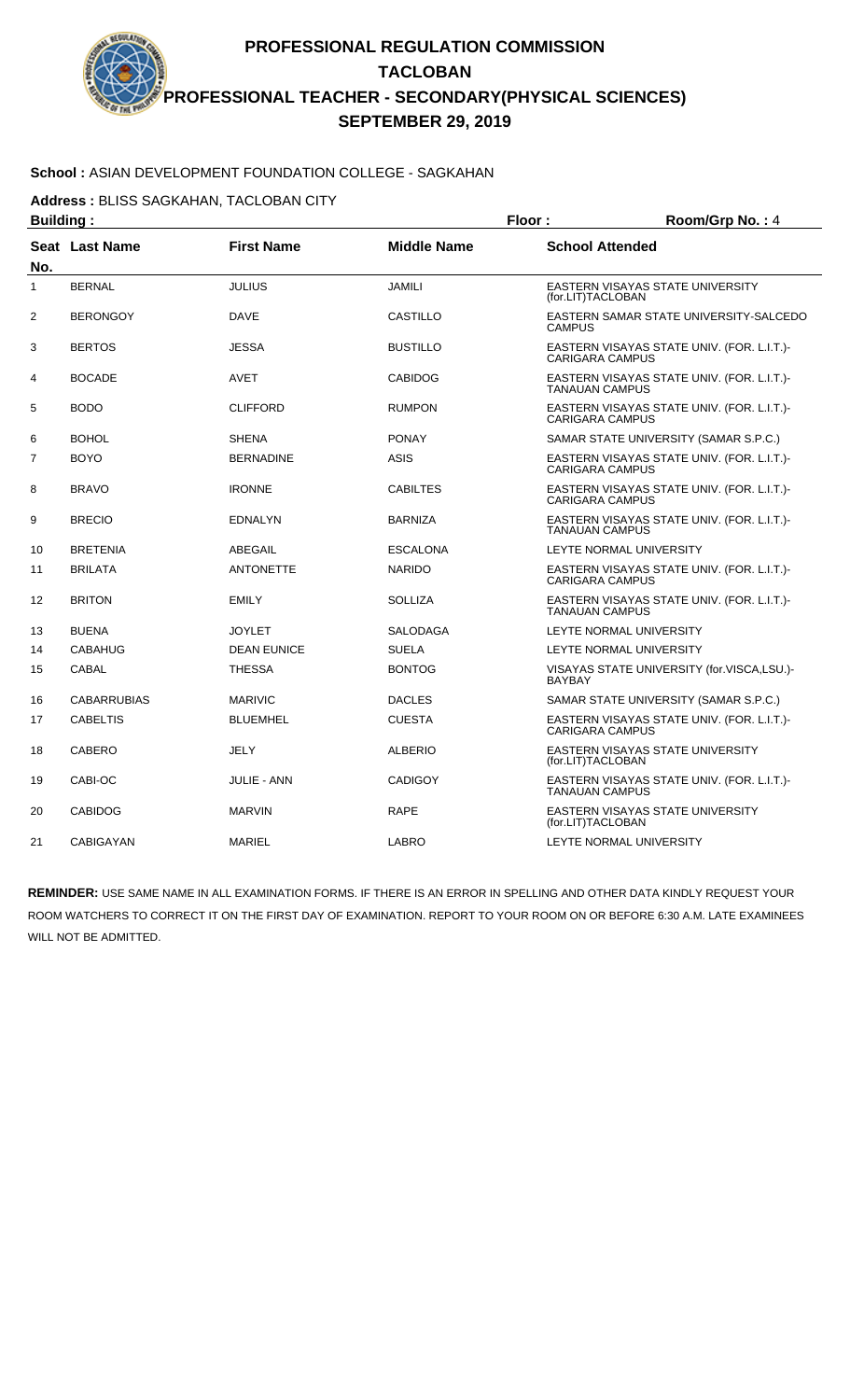#### **School :** ASIAN DEVELOPMENT FOUNDATION COLLEGE - SAGKAHAN

**Address :** BLISS SAGKAHAN, TACLOBAN CITY

| <b>Building:</b> |                 |                      | Floor:             | Room/Grp No.: 5         |                                            |
|------------------|-----------------|----------------------|--------------------|-------------------------|--------------------------------------------|
| No.              | Seat Last Name  | <b>First Name</b>    | <b>Middle Name</b> | <b>School Attended</b>  |                                            |
| 1                | <b>CABRALES</b> | <b>ABEL EMMANUEL</b> | <b>SOLITARIO</b>   | LEYTE NORMAL UNIVERSITY |                                            |
| 2                | <b>CADORNA</b>  | <b>CRISTY</b>        | <b>ANDALES</b>     | <b>CARIGARA CAMPUS</b>  | EASTERN VISAYAS STATE UNIV. (FOR. L.I.T.)- |
| 3                | CAILLO          | <b>REYMARK</b>       | <b>GERELLANA</b>   | (for.LIT)TACLOBAN       | EASTERN VISAYAS STATE UNIVERSITY           |
| 4                | CAINO           | <b>RUTCHEL</b>       | CARET              | <b>TANAUAN CAMPUS</b>   | EASTERN VISAYAS STATE UNIV. (FOR. L.I.T.)- |
| 5                | <b>CALIBA</b>   | <b>RENALENE</b>      | <b>BAROLA</b>      | LEYTE NORMAL UNIVERSITY |                                            |
| 6                | <b>CALLOSA</b>  | <b>GISELLE ANN</b>   | <b>ALIPIO</b>      | <b>TANAUAN CAMPUS</b>   | EASTERN VISAYAS STATE UNIV. (FOR. L.I.T.)- |
| 7                | CAMINO          | LIEZEL ANN           | <b>BAYONES</b>     | <b>TANAUAN CAMPUS</b>   | EASTERN VISAYAS STATE UNIV. (FOR. L.I.T.)- |
| 8                | CANABE          | <b>MARICRIS</b>      | SANCAJO            | <b>CARIGARA CAMPUS</b>  | EASTERN VISAYAS STATE UNIV. (FOR. L.I.T.)- |
| 9                | CANDARE         | <b>MARICEL</b>       | <b>TORNO</b>       | <b>CARIGARA CAMPUS</b>  | EASTERN VISAYAS STATE UNIV. (FOR. L.I.T.)- |
| 10               | CANDARE         | <b>RACHEL</b>        | <b>CHAVEZ</b>      | <b>CARIGARA CAMPUS</b>  | EASTERN VISAYAS STATE UNIV. (FOR. L.I.T.)- |
| 11               | <b>CAÑEDA</b>   | <b>CAREN</b>         | <b>FARISCAL</b>    | <b>CARIGARA CAMPUS</b>  | EASTERN VISAYAS STATE UNIV. (FOR. L.I.T.)- |
| 12               | <b>CAÑETE</b>   | <b>JHANEL</b>        | <b>MONTE</b>       | <b>TANAUAN CAMPUS</b>   | EASTERN VISAYAS STATE UNIV. (FOR. L.I.T.)- |
| 13               | <b>CASCARA</b>  | <b>JACKILYN</b>      | BASAÑEZ            | <b>BILIRAN</b>          | NAVAL STATE UNIVERSITY (for.NAVAL INST)    |
| 14               | <b>CASIBER</b>  | <b>GLICENDA</b>      | <b>NACIONAL</b>    | LEYTE NORMAL UNIVERSITY |                                            |
| 15               | <b>CASILAN</b>  | LEA                  | <b>SUDARIO</b>     | <b>TANAUAN CAMPUS</b>   | EASTERN VISAYAS STATE UNIV. (FOR. L.I.T.)- |
| 16               | CASIS           | <b>REGINE</b>        | <b>RAAGAS</b>      | <b>CARIGARA CAMPUS</b>  | EASTERN VISAYAS STATE UNIV. (FOR. L.I.T.)- |
| 17               | CATAYONG        | <b>AIRENE</b>        | <b>ABULOG</b>      | <b>CAMPUS</b>           | EASTERN SAMAR STATE UNIVERSITY-SALCEDO     |
| 18               | <b>CATUDAY</b>  | MA. BELYNDA          | <b>PICARDAL</b>    |                         | SAMAR STATE UNIVERSITY (SAMAR S.P.C.)      |
| 19               | <b>CATUDIO</b>  | <b>TRIXIE</b>        | <b>BUENO</b>       | <b>TANAUAN CAMPUS</b>   | EASTERN VISAYAS STATE UNIV. (FOR. L.I.T.)- |
| 20               | CAYACO          | <b>GHERALDINE</b>    | <b>CABIDOG</b>     | <b>TANAUAN CAMPUS</b>   | EASTERN VISAYAS STATE UNIV. (FOR. L.I.T.)- |
| 21               | <b>CHAVEZ</b>   | <b>CLARISS</b>       | <b>NOLASCO</b>     | <b>TANAUAN CAMPUS</b>   | EASTERN VISAYAS STATE UNIV. (FOR. L.I.T.)- |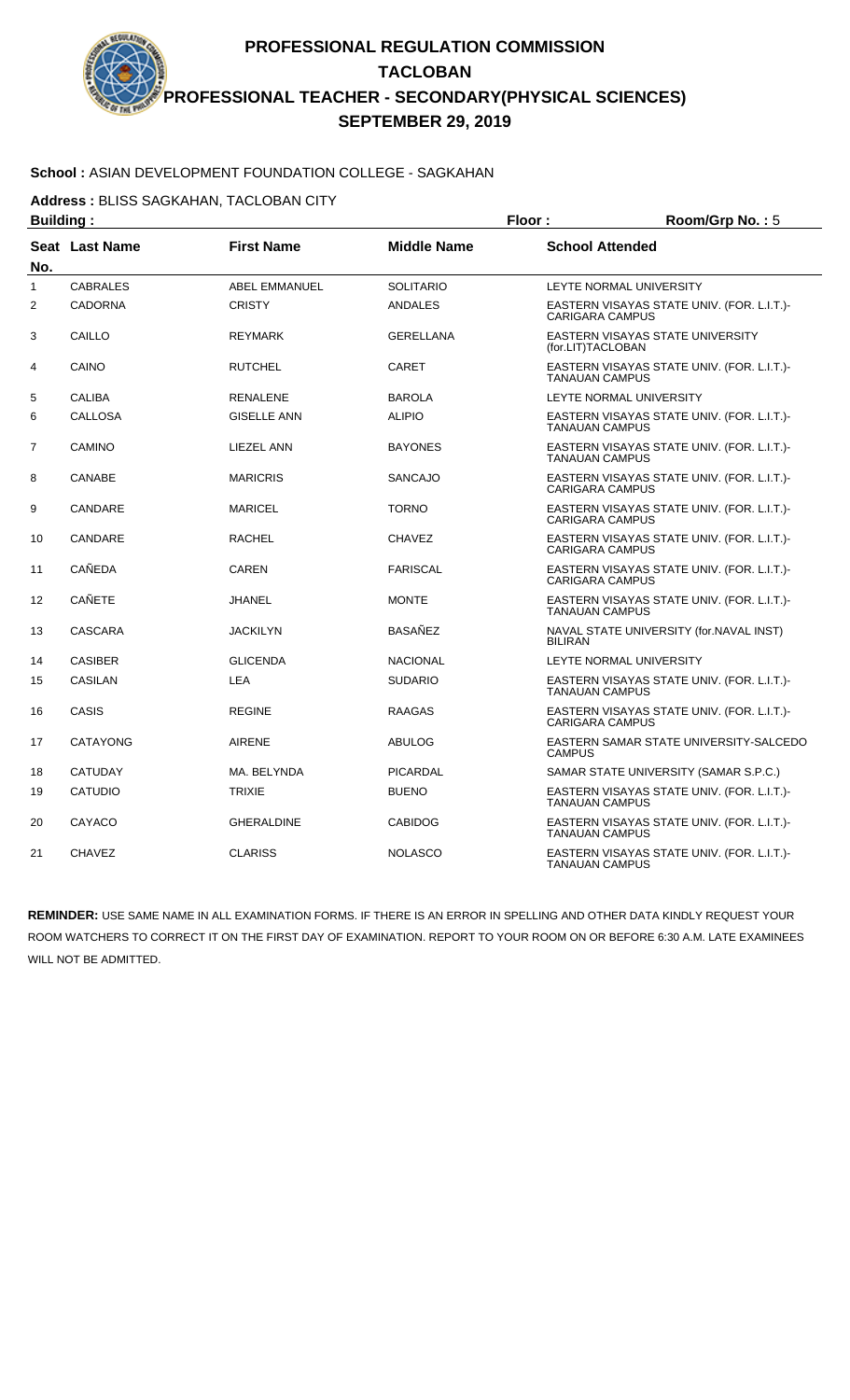### **School :** ASIAN DEVELOPMENT FOUNDATION COLLEGE - SAGKAHAN

**Address :** BLISS SAGKAHAN, TACLOBAN CITY

| <b>Building:</b> |                  |                     |                    | Floor:                 | Room/Grp No.: 6                            |
|------------------|------------------|---------------------|--------------------|------------------------|--------------------------------------------|
| No.              | Seat Last Name   | <b>First Name</b>   | <b>Middle Name</b> | <b>School Attended</b> |                                            |
| 1                | CO               | <b>MARK</b>         | <b>TIOZON</b>      | <b>TANAUAN CAMPUS</b>  | EASTERN VISAYAS STATE UNIV. (FOR. L.I.T.)- |
| 2                | <b>CONDALOR</b>  | <b>JAMAICA</b>      |                    | <b>CARIGARA CAMPUS</b> | EASTERN VISAYAS STATE UNIV. (FOR. L.I.T.)- |
| 3                | <b>CONOS</b>     | <b>CLAIRE DANES</b> | <b>HINGPIS</b>     | <b>CARIGARA CAMPUS</b> | EASTERN VISAYAS STATE UNIV. (FOR. L.I.T.)- |
| 4                | <b>CORALES</b>   | MA. MONECA          | <b>YANOS</b>       | (for.LIT)TACLOBAN      | EASTERN VISAYAS STATE UNIVERSITY           |
| 5                | <b>CORDEL</b>    | <b>JULIAN</b>       | <b>PAMANIAN</b>    | <b>CARIGARA CAMPUS</b> | EASTERN VISAYAS STATE UNIV. (FOR. L.I.T.)- |
| 6                | <b>CORILLA</b>   | <b>SHIELA</b>       | <b>PANAO</b>       | <b>TANAUAN CAMPUS</b>  | EASTERN VISAYAS STATE UNIV. (FOR. L.I.T.)- |
| 7                | <b>CORNEJO</b>   | <b>RICO</b>         | <b>DOMINGO</b>     | <b>CAMPUS</b>          | CAGAYAN STATE UNIVERSITY-ANDREWS           |
| 8                | <b>CORRO</b>     | <b>BERNE</b>        | <b>ACOL</b>        | <b>CARIGARA CAMPUS</b> | EASTERN VISAYAS STATE UNIV. (FOR. L.I.T.)- |
| 9                | <b>CUAZON</b>    | <b>MARY ROSE</b>    | <b>CABELTO</b>     |                        | LEYTE NORMAL UNIVERSITY                    |
| 10               | <b>DACLES</b>    | <b>VIDA</b>         | <b>COSMOD</b>      |                        | SAMAR STATE UNIVERSITY (SAMAR S.P.C.)      |
| 11               | <b>DANTE</b>     | <b>ANTOINETTE</b>   | CASALDAN           | <b>CARIGARA CAMPUS</b> | EASTERN VISAYAS STATE UNIV. (FOR. L.I.T.)- |
| 12               | <b>DANTE</b>     | <b>KAREN</b>        | <b>CUARTERO</b>    | <b>CARIGARA CAMPUS</b> | EASTERN VISAYAS STATE UNIV. (FOR. L.I.T.)- |
| 13               | <b>DASIG</b>     | <b>BABYJADE</b>     | <b>ESCOTE</b>      | <b>CAMPUS</b>          | EASTERN SAMAR STATE UNIVERSITY-SALCEDO     |
| 14               | <b>DAYOLA</b>    | <b>FELROS</b>       | GADE               | <b>CAMPUS</b>          | EASTERN SAMAR STATE UNIVERSITY-SALCEDO     |
| 15               | DE GUZMAN        | <b>JEANETTE</b>     | <b>ESCABAL</b>     | <b>CARIGARA CAMPUS</b> | EASTERN VISAYAS STATE UNIV. (FOR. L.I.T.)- |
| 16               | DE LA CRUZ       | <b>MARY SHEEN</b>   | <b>RABANZO</b>     | <b>BILIRAN</b>         | NAVAL STATE UNIVERSITY (for.NAVAL INST)    |
| 17               | <b>DECHOSA</b>   | <b>CAMELLE ANN</b>  | <b>REBORES</b>     | <b>CARIGARA CAMPUS</b> | EASTERN VISAYAS STATE UNIV. (FOR. L.I.T.)- |
| 18               | DELA PEÑA        | <b>CHARLITO</b>     | <b>BUCATCAT</b>    | <b>CARIGARA CAMPUS</b> | EASTERN VISAYAS STATE UNIV. (FOR. L.I.T.)- |
| 19               | <b>DELICANO</b>  | <b>NEIL</b>         | <b>ESTORICO</b>    | (for.LIT)TACLOBAN      | EASTERN VISAYAS STATE UNIVERSITY           |
| 20               | <b>DELORIA</b>   | <b>ANTONETTE</b>    | <b>POSION</b>      | (for.LIT)TACLOBAN      | EASTERN VISAYAS STATE UNIVERSITY           |
| 21               | <b>DEMETERIO</b> | <b>JENEBETH</b>     | <b>ALCOBER</b>     | <b>TANAUAN CAMPUS</b>  | EASTERN VISAYAS STATE UNIV. (FOR. L.I.T.)- |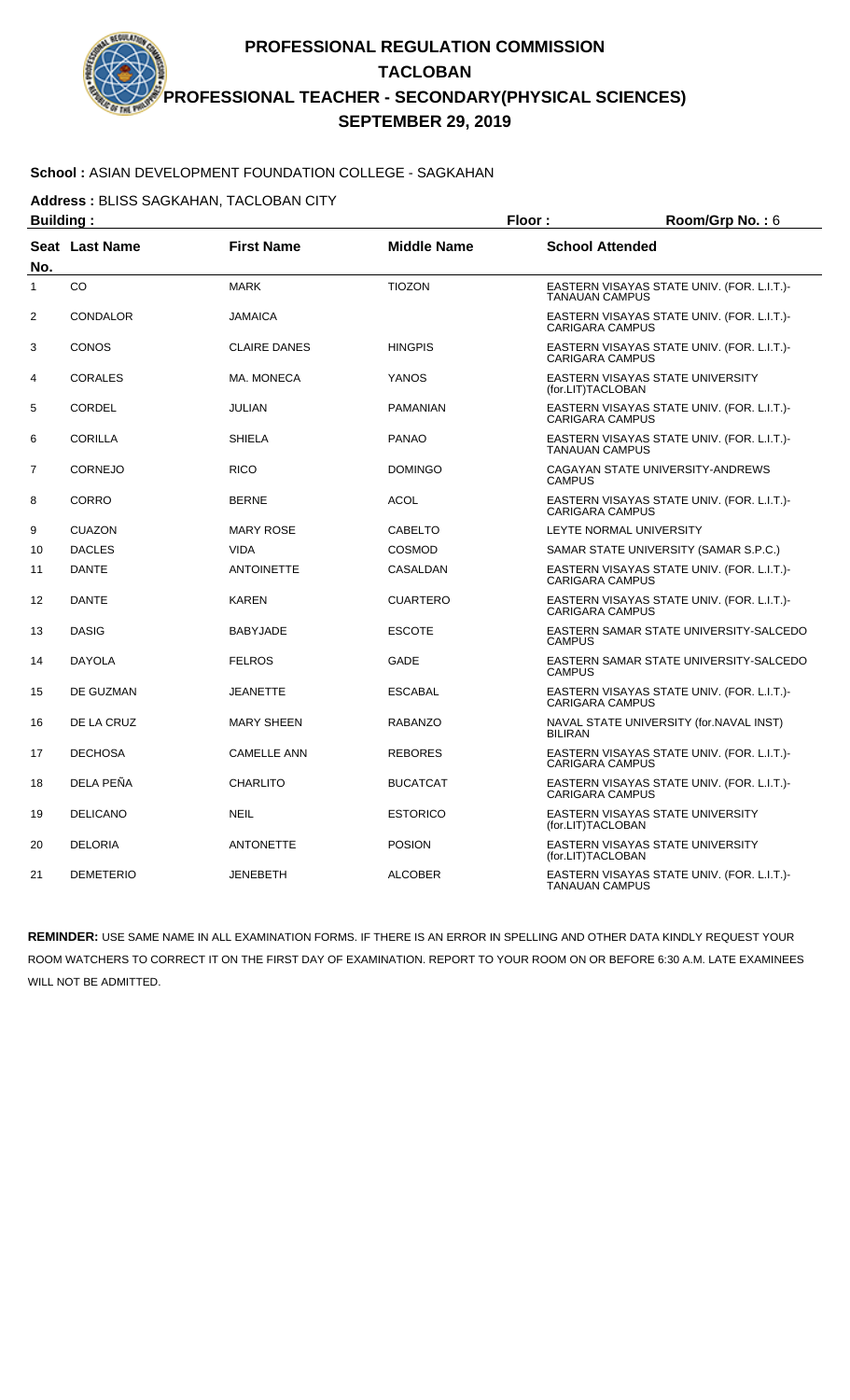# **School :** ASIAN DEVELOPMENT FOUNDATION COLLEGE - SAGKAHAN

**Address :** BLISS SAGKAHAN, TACLOBAN CITY

| <b>Building:</b> |                   |                   |                    | Floor:                 | Room/Grp No.: 7                            |
|------------------|-------------------|-------------------|--------------------|------------------------|--------------------------------------------|
| No.              | Seat Last Name    | <b>First Name</b> | <b>Middle Name</b> | <b>School Attended</b> |                                            |
| $\mathbf{1}$     | <b>DEÑADO</b>     | <b>ELYSSA</b>     | <b>MONILLA</b>     | <b>CAMPUS</b>          | EASTERN SAMAR STATE UNIVERSITY-SALCEDO     |
| 2                | <b>DOCENA</b>     | <b>JACQUELINE</b> | QUILLOPE           |                        | SOUTHERN LEYTE STATE UNIVERSITY-T.OPPUS    |
| 3                | <b>DORDINES</b>   | <b>MARY ANN</b>   | <b>SANTOS</b>      |                        | LEYTE NORMAL UNIVERSITY                    |
| 4                | <b>DORIA</b>      | <b>HARVEY</b>     | <b>MATANDAG</b>    | <b>TANAUAN CAMPUS</b>  | EASTERN VISAYAS STATE UNIV. (FOR. L.I.T.)- |
| 5                | <b>DUALLO</b>     | <b>REY JOHN</b>   | LAPUZ              |                        | SAMAR STATE UNIVERSITY (SAMAR S.P.C.)      |
| 6                | <b>DUBLIN</b>     | <b>RONALD</b>     | <b>COQUILLA</b>    |                        | <b>LEYTE NORMAL UNIVERSITY</b>             |
| 7                | <b>ECALDRE</b>    | <b>IAN PAUL</b>   | N/A                | <b>CARIGARA CAMPUS</b> | EASTERN VISAYAS STATE UNIV. (FOR. L.I.T.)- |
| 8                | <b>ECHAVIA</b>    | <b>JADE</b>       | <b>THONG</b>       |                        | LEYTE NORMAL UNIVERSITY                    |
| 9                | <b>ELONGO</b>     | <b>APPLE</b>      | <b>CAORTE</b>      | <b>CARIGARA CAMPUS</b> | EASTERN VISAYAS STATE UNIV. (FOR. L.I.T.)- |
| 10               | <b>ENCINA</b>     | <b>JEANELLE</b>   | PEREZ              | <b>TANAUAN CAMPUS</b>  | EASTERN VISAYAS STATE UNIV. (FOR. L.I.T.)- |
| 11               | <b>ENCISO</b>     | <b>EDWIN</b>      | <b>MONTE</b>       | <b>TANAUAN CAMPUS</b>  | EASTERN VISAYAS STATE UNIV. (FOR. L.I.T.)- |
| 12               | <b>ENGRACIAL</b>  | <b>JOVELYN</b>    | <b>PLATON</b>      | <b>TANAUAN CAMPUS</b>  | EASTERN VISAYAS STATE UNIV. (FOR. L.I.T.)- |
| 13               | <b>ESPINA</b>     | <b>JOSHUA</b>     | <b>BALMES</b>      | <b>TANAUAN CAMPUS</b>  | EASTERN VISAYAS STATE UNIV. (FOR. L.I.T.)- |
| 14               | <b>ESPINO</b>     | <b>MA. CYRILL</b> | <b>PALERMO</b>     | (for.LIT)TACLOBAN      | EASTERN VISAYAS STATE UNIVERSITY           |
| 15               | <b>ESTABILLO</b>  | <b>JESSA MAY</b>  | <b>MUELA</b>       | <b>TANAUAN CAMPUS</b>  | EASTERN VISAYAS STATE UNIV. (FOR. L.I.T.)- |
| 16               | <b>ESTRABILLA</b> | <b>JOSHUA</b>     | <b>SIBBALUCA</b>   | <b>TANAUAN CAMPUS</b>  | EASTERN VISAYAS STATE UNIV. (FOR. L.I.T.)- |
| 17               | <b>FABROS</b>     | NIñO JAY          | <b>TUPA</b>        |                        | LEYTE NORMAL UNIVERSITY                    |
| 18               | <b>FEBRA</b>      | MELVER            | <b>ROGERO</b>      | (for.LIT)TACLOBAN      | EASTERN VISAYAS STATE UNIVERSITY           |
| 19               | <b>FLORENDO</b>   | <b>EUNICE MAE</b> | <b>DOLLETE</b>     | <b>CARIGARA CAMPUS</b> | EASTERN VISAYAS STATE UNIV. (FOR. L.I.T.)- |
| 20               | <b>FLORES</b>     | ABEGAIL           | <b>MAALA</b>       | <b>TANAUAN CAMPUS</b>  | EASTERN VISAYAS STATE UNIV. (FOR. L.I.T.)- |
| 21               | <b>FRANCISCO</b>  | <b>IAN</b>        | <b>CASAKIT</b>     | (for.LIT)TACLOBAN      | <b>EASTERN VISAYAS STATE UNIVERSITY</b>    |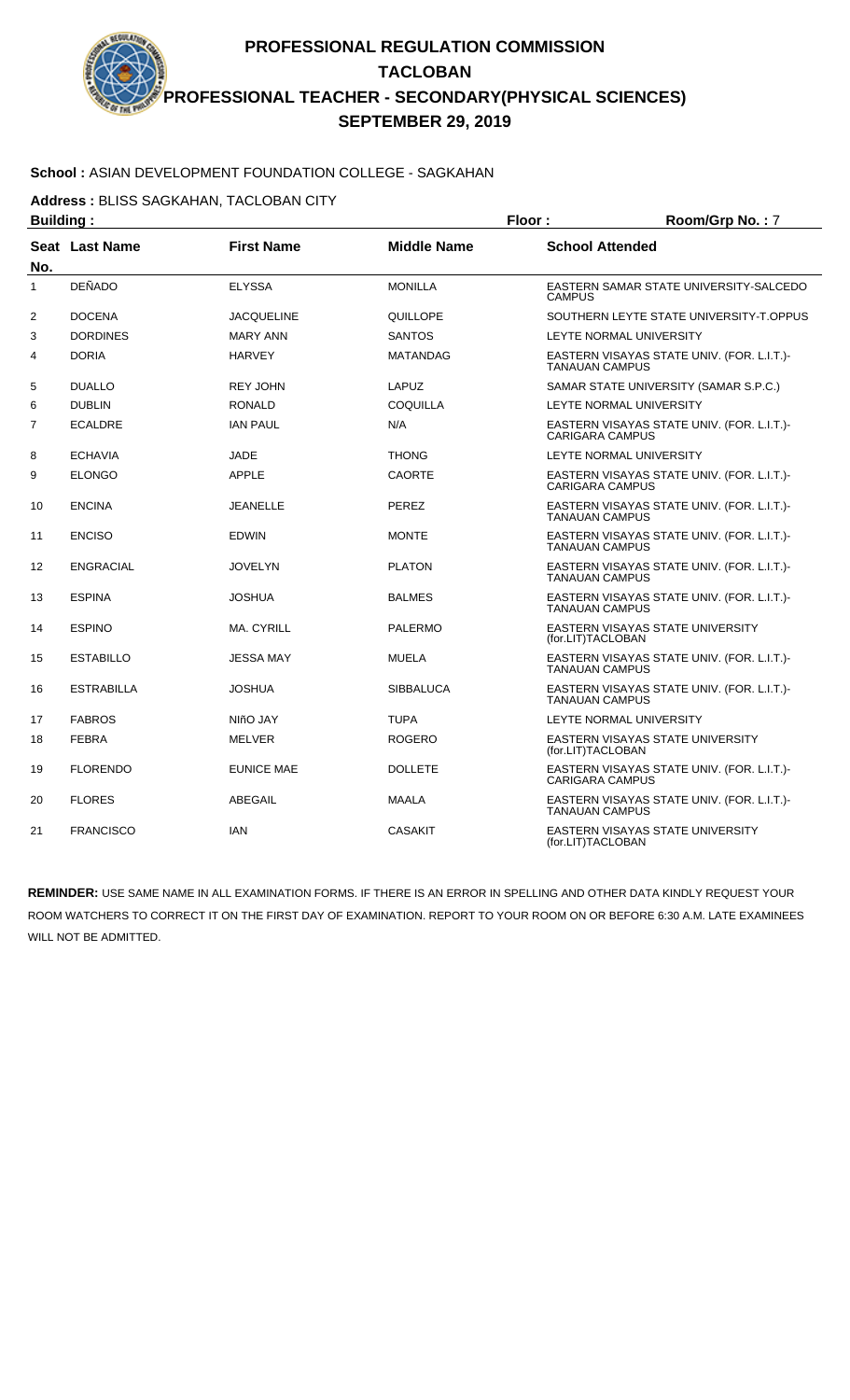#### **School :** ASIAN DEVELOPMENT FOUNDATION COLLEGE - SAGKAHAN

**Address :** BLISS SAGKAHAN, TACLOBAN CITY

|                | <b>Building:</b>      |                       |                    | Floor:                 | Room/Grp No.: 8                            |
|----------------|-----------------------|-----------------------|--------------------|------------------------|--------------------------------------------|
| No.            | <b>Seat Last Name</b> | <b>First Name</b>     | <b>Middle Name</b> | <b>School Attended</b> |                                            |
| $\mathbf{1}$   | <b>GACULA</b>         | <b>IVAN JAY</b>       | <b>SADULLO</b>     |                        | LEYTE NORMAL UNIVERSITY                    |
| 2              | <b>GALENDES</b>       | <b>RINA</b>           | <b>ASIS</b>        | <b>CARIGARA CAMPUS</b> | EASTERN VISAYAS STATE UNIV. (FOR. L.I.T.)- |
| 3              | <b>GAMBA</b>          | <b>JOSHUA</b>         | <b>ABILAR</b>      | <b>CARIGARA CAMPUS</b> | EASTERN VISAYAS STATE UNIV. (FOR. L.I.T.)- |
| 4              | <b>GANDIA</b>         | <b>JERRICK PAULO</b>  | <b>ABUG</b>        | <b>CAMPUS</b>          | EASTERN SAMAR STATE UNIVERSITY-SALCEDO     |
| 5              | <b>GARON</b>          | RONALDO JR            | <b>DADIS</b>       |                        | LEYTE NORMAL UNIVERSITY                    |
| 6              | <b>GERVACIO</b>       | <b>EDITA</b>          | <b>NAPALIT</b>     | <b>BILIRAN</b>         | NAVAL STATE UNIVERSITY (for.NAVAL INST)    |
| $\overline{7}$ | <b>GIBAN</b>          | <b>NORIELYN</b>       | <b>CAPALES</b>     | <b>CARIGARA CAMPUS</b> | EASTERN VISAYAS STATE UNIV. (FOR. L.I.T.)- |
| 8              | <b>GIRAY</b>          | <b>CHRISTINE JOY</b>  | <b>SAPA</b>        |                        | LEYTE NORMAL UNIVERSITY                    |
| 9              | GO                    | <b>JAYMAR</b>         | <b>LABUTAP</b>     | <b>CAMPUS</b>          | EASTERN SAMAR STATE UNIVERSITY-SALCEDO     |
| 10             | <b>GODIN</b>          | <b>JOCELYN</b>        | <b>FABILLAR</b>    |                        | SAMAR STATE UNIVERSITY (SAMAR S.P.C.)      |
| 11             | <b>GOLLEM</b>         | <b>MADELYN</b>        | <b>DIAZ</b>        | <b>BILIRAN</b>         | NAVAL STATE UNIVERSITY (for.NAVAL INST)    |
| 12             | <b>GONZAL</b>         | <b>KING PHILIP</b>    | <b>CHING</b>       |                        | LEYTE NORMAL UNIVERSITY                    |
| 13             | <b>GUARINO</b>        | <b>BALTAZAR</b>       | <b>ROSALDO</b>     | <b>CAMPUS</b>          | EASTERN SAMAR STATE UNIVERSITY-SALCEDO     |
| 14             | <b>GUDEN</b>          | <b>JESTER MARK</b>    |                    | <b>BAYBAY</b>          | VISAYAS STATE UNIVERSITY (for.VISCA,LSU.)- |
| 15             | <b>GUIMBAOLIBOT</b>   | <b>CRISTINE</b>       | <b>ABUEBA</b>      | <b>CAMPUS</b>          | EASTERN SAMAR STATE UNIVERSITY-SALCEDO     |
| 16             | <b>GULLEMAS</b>       | <b>EDILYN</b>         | <b>LEORNA</b>      | <b>CARIGARA CAMPUS</b> | EASTERN VISAYAS STATE UNIV. (FOR. L.I.T.)- |
| 17             | <b>GUTIERREZ</b>      | <b>AILEEN</b>         | LACANARIA          | <b>CAMPUS</b>          | EASTERN SAMAR STATE UNIVERSITY-SALCEDO     |
| 18             | <b>HAYAG</b>          | <b>VINCENT PHILIP</b> | PARIÑO             |                        | LEYTE NORMAL UNIVERSITY                    |
| 19             | <b>HERNAEZ</b>        | <b>ZENITH</b>         | LARRAGA            | (for.LIT)TACLOBAN      | EASTERN VISAYAS STATE UNIVERSITY           |
| 20             | <b>HILVANO</b>        | <b>ANIA</b>           | <b>ABUTOG</b>      |                        | SAMAR STATE UNIVERSITY (SAMAR S.P.C.)      |
| 21             | <b>HINGPIS</b>        | <b>LOURVIE</b>        | <b>COLIBAO</b>     | <b>CARIGARA CAMPUS</b> | EASTERN VISAYAS STATE UNIV. (FOR. L.I.T.)- |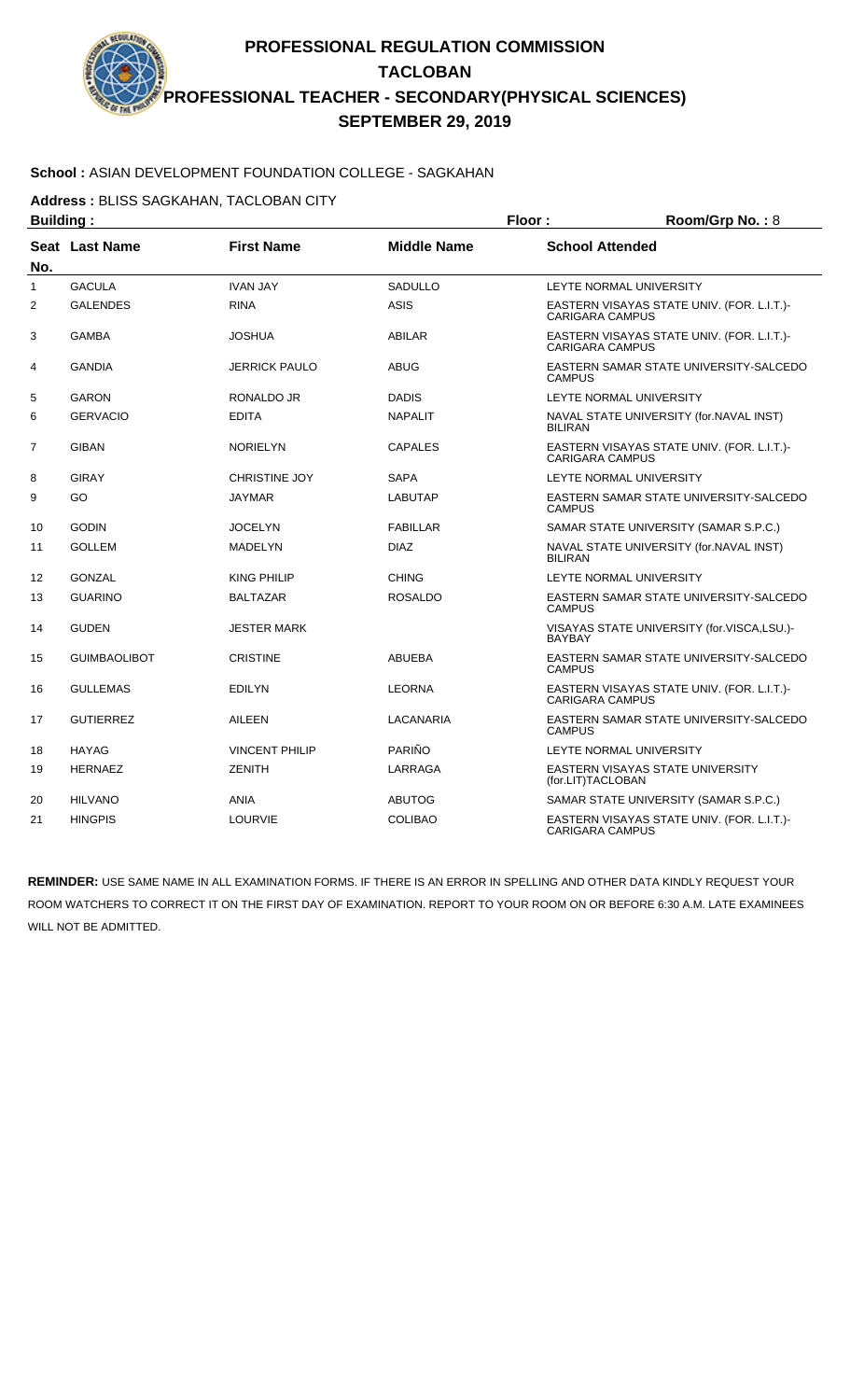#### **School :** ASIAN DEVELOPMENT FOUNDATION COLLEGE - SAGKAHAN

**Address :** BLISS SAGKAHAN, TACLOBAN CITY

| <b>Building:</b> |                 |                       |                    | Floor:                  | Room/Grp No.: 9                            |
|------------------|-----------------|-----------------------|--------------------|-------------------------|--------------------------------------------|
| No.              | Seat Last Name  | <b>First Name</b>     | <b>Middle Name</b> | <b>School Attended</b>  |                                            |
| $\mathbf{1}$     | <b>HINGPIS</b>  | <b>MENCHIE</b>        | <b>CLAUS</b>       | <b>CARIGARA CAMPUS</b>  | EASTERN VISAYAS STATE UNIV. (FOR. L.I.T.)- |
| 2                | <b>HINGPIS</b>  | <b>RAQUEL</b>         | <b>CLAUS</b>       | <b>CARIGARA CAMPUS</b>  | EASTERN VISAYAS STATE UNIV. (FOR. L.I.T.)- |
| 3                | <b>HOMEREZ</b>  | <b>RODELYN</b>        | <b>ABARRACOSO</b>  | LEYTE NORMAL UNIVERSITY |                                            |
| 4                | <b>INALISAN</b> | <b>VIRGILIO JR</b>    | <b>BACTOL</b>      | <b>CARIGARA CAMPUS</b>  | EASTERN VISAYAS STATE UNIV. (FOR. L.I.T.)- |
| 5                | <b>INGRATO</b>  | <b>ROSE ANNE</b>      | <b>MOLABOLA</b>    | <b>CARIGARA CAMPUS</b>  | EASTERN VISAYAS STATE UNIV. (FOR. L.I.T.)- |
| 6                | <b>ISANAN</b>   | ALLAN                 | <b>LABONG</b>      |                         | SAMAR STATE UNIVERSITY (SAMAR S.P.C.)      |
| $\overline{7}$   | <b>JABOLI</b>   | <b>MARK ANTHONY</b>   | QUIGAMAN           |                         | SAMAR STATE UNIVERSITY (SAMAR S.P.C.)      |
| 8                | <b>JAWAY</b>    | <b>JILL MARIE</b>     | <b>PIRAMIDE</b>    | LEYTE NORMAL UNIVERSITY |                                            |
| 9                | <b>JUSOL</b>    | <b>ROWENA</b>         | <b>CAMILON</b>     |                         | SAMAR STATE UNIVERSITY (SAMAR S.P.C.)      |
| 10               | LABAGALA        | <b>KHRISTLE CHARM</b> | <b>PACAYRA</b>     | (for.LIT)TACLOBAN       | <b>EASTERN VISAYAS STATE UNIVERSITY</b>    |
| 11               | <b>LABARDA</b>  | <b>AIMEE</b>          | <b>ARUTA</b>       | <b>CARIGARA CAMPUS</b>  | EASTERN VISAYAS STATE UNIV. (FOR. L.I.T.)- |
| 12               | LACAMBRA        | <b>GEMMA</b>          | <b>MIRALLES</b>    | (for.LIT)TACLOBAN       | EASTERN VISAYAS STATE UNIVERSITY           |
| 13               | <b>LACAMBRA</b> | <b>JOANA MAE</b>      | <b>CABARLES</b>    | LEYTE NORMAL UNIVERSITY |                                            |
| 14               | LAGUNAY         | <b>BRENDA</b>         | <b>ALBERCA</b>     | <b>CARIGARA CAMPUS</b>  | EASTERN VISAYAS STATE UNIV. (FOR. L.I.T.)- |
| 15               | LAQUIDAN        | <b>MARVIN</b>         | <b>MENDROS</b>     | (for.LIT)TACLOBAN       | EASTERN VISAYAS STATE UNIVERSITY           |
| 16               | <b>LAURENTE</b> | <b>CATHERINE</b>      | <b>LISONDRA</b>    | <b>BAYBAY</b>           | VISAYAS STATE UNIVERSITY (for.VISCA,LSU.)- |
| 17               | LAVILLA         | <b>DENMARK</b>        | <b>MATIGA</b>      | <b>CAMPUS</b>           | EASTERN SAMAR STATE UNIVERSITY-SALCEDO     |
| 18               | <b>LEGO</b>     | <b>JESSICA</b>        | <b>MAKABENTA</b>   | <b>CARIGARA CAMPUS</b>  | EASTERN VISAYAS STATE UNIV. (FOR. L.I.T.)- |
| 19               | <b>LETRODO</b>  | <b>RYNIE</b>          | <b>ESCAPATORIA</b> | <b>TANAUAN CAMPUS</b>   | EASTERN VISAYAS STATE UNIV. (FOR. L.I.T.)- |
| 20               | <b>LLEGO</b>    | <b>FRITZ JHONES</b>   | <b>ODANG</b>       | <b>CAMPUS</b>           | EASTERN SAMAR STATE UNIVERSITY-SALCEDO     |
| 21               | <b>LLOREN</b>   | <b>RACILLE</b>        | N <sub>0</sub> VA  | <b>CARIGARA CAMPUS</b>  | EASTERN VISAYAS STATE UNIV. (FOR. L.I.T.)- |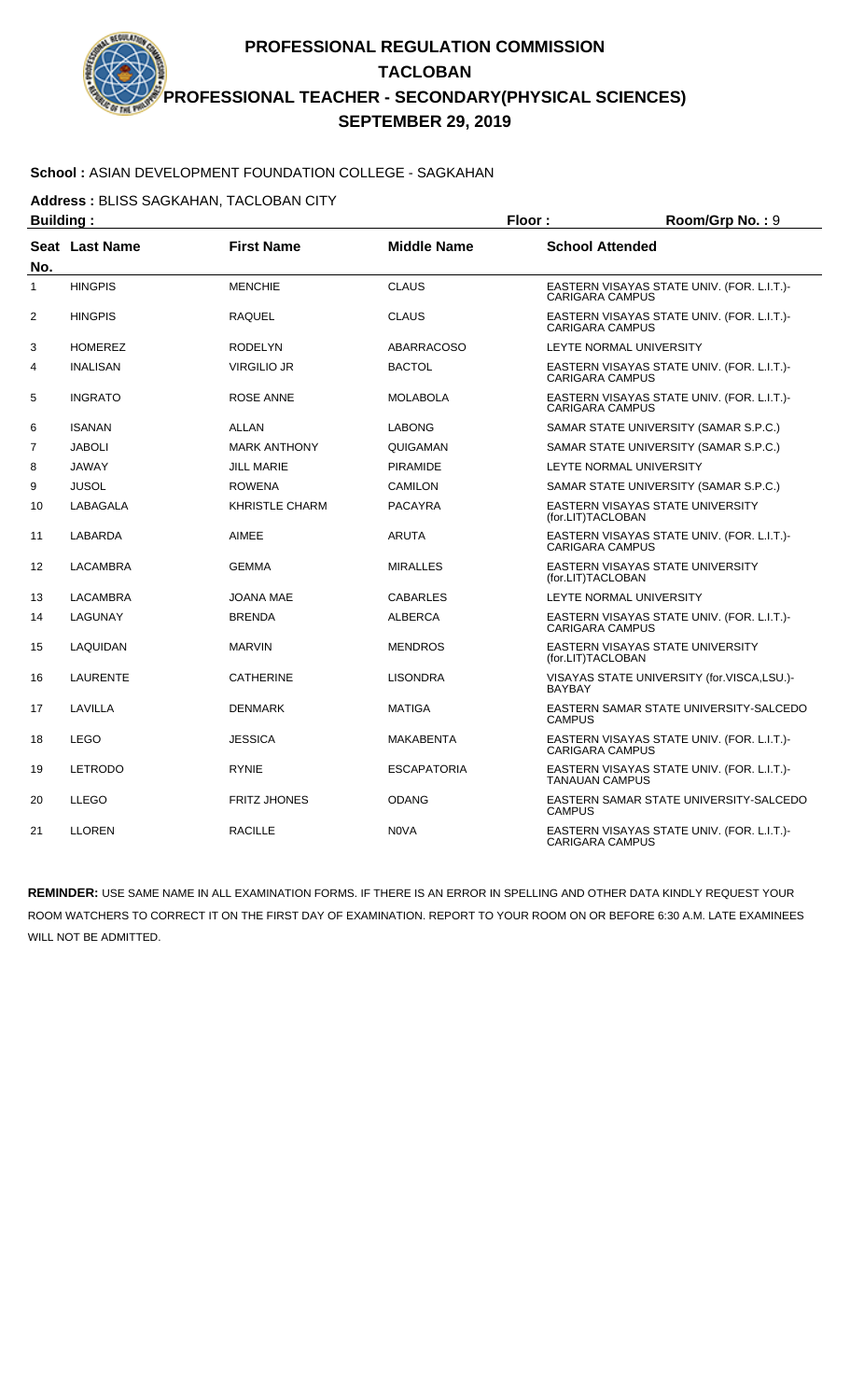### **School :** ASIAN DEVELOPMENT FOUNDATION COLLEGE - SAGKAHAN

**Address :** BLISS SAGKAHAN, TACLOBAN CITY

| <b>Building:</b> |                  |                      | Floor:             |                                                       | Room/Grp No.: 10                           |
|------------------|------------------|----------------------|--------------------|-------------------------------------------------------|--------------------------------------------|
| No.              | Seat Last Name   | <b>First Name</b>    | <b>Middle Name</b> | <b>School Attended</b>                                |                                            |
| $\mathbf{1}$     | <b>LOBRIGO</b>   | <b>EMMALENE</b>      | <b>QUINADA</b>     | <b>TANAUAN CAMPUS</b>                                 | EASTERN VISAYAS STATE UNIV. (FOR. L.I.T.)- |
| 2                | <b>LOBRIGO</b>   | MARY JOY             | <b>MOLDES</b>      | <b>TANAUAN CAMPUS</b>                                 | EASTERN VISAYAS STATE UNIV. (FOR. L.I.T.)- |
| 3                | <b>LOGUE</b>     | <b>MICHAEL</b>       | <b>BORDAS</b>      |                                                       | SOUTHERN LEYTE STATE UNIVERSITY-T.OPPUS    |
| 4                | <b>MACATABAS</b> | <b>HANNAFE</b>       | <b>PASQUITO</b>    | <b>CAMPUS</b>                                         | EASTERN SAMAR STATE UNIVERSITY-SALCEDO     |
| 5                | <b>MADRONERO</b> | <b>YUZIEL</b>        | <b>CATENZA</b>     | <b>CARIGARA CAMPUS</b>                                | EASTERN VISAYAS STATE UNIV. (FOR. L.I.T.)- |
| 6                | MAGALLANES       | RYNALIZA             | <b>JUMADIAO</b>    | LEYTE NORMAL UNIVERSITY                               |                                            |
| 7                | <b>MAGANDA</b>   | <b>ESTEBAN JR</b>    | <b>PANOBIO</b>     | <b>TANAUAN CAMPUS</b>                                 | EASTERN VISAYAS STATE UNIV. (FOR. L.I.T.)- |
| 8                | <b>MAGAYONES</b> | <b>ROSELYN</b>       | <b>AGUIPO</b>      | <b>TANAUAN CAMPUS</b>                                 | EASTERN VISAYAS STATE UNIV. (FOR. L.I.T.)- |
| 9                | <b>MAGNAWA</b>   | AMMABEL              | <b>VARONA</b>      | EASTERN VISAYAS STATE UNIVERSITY<br>(for.LIT)TACLOBAN |                                            |
| 10               | MAJAM            | <b>EMAN</b>          |                    | <b>TANAUAN CAMPUS</b>                                 | EASTERN VISAYAS STATE UNIV. (FOR. L.I.T.)- |
| 11               | <b>MAKABENTA</b> | PRINCESS SARINNA     | <b>RASUL</b>       | <b>CARIGARA CAMPUS</b>                                | EASTERN VISAYAS STATE UNIV. (FOR. L.I.T.)- |
| 12               | <b>MALATE</b>    | <b>BENEDICTO JR</b>  | <b>TOLIBAS</b>     | <b>TANAUAN CAMPUS</b>                                 | EASTERN VISAYAS STATE UNIV. (FOR. L.I.T.)- |
| 13               | <b>MALINAO</b>   | <b>REY</b>           | <b>ARPON</b>       | <b>CARIGARA CAMPUS</b>                                | EASTERN VISAYAS STATE UNIV. (FOR. L.I.T.)- |
| 14               | MAÑOZA           | <b>JUDY ANN</b>      | <b>ERILLA</b>      |                                                       | SAMAR STATE UNIVERSITY (SAMAR S.P.C.)      |
| 15               | <b>MANSUETO</b>  | <b>NIMFA</b>         | <b>RONDINA</b>     | <b>BILIRAN</b>                                        | NAVAL STATE UNIVERSITY (for.NAVAL INST)    |
| 16               | <b>MARTEJA</b>   | <b>DANILYN</b>       | <b>LOCERO</b>      | <b>TANAUAN CAMPUS</b>                                 | EASTERN VISAYAS STATE UNIV. (FOR. L.I.T.)- |
| 17               | <b>MARTEJA</b>   | <b>JESSA</b>         | <b>TIUSEN</b>      | EASTERN VISAYAS STATE UNIVERSITY<br>(for.LIT)TACLOBAN |                                            |
| 18               | <b>MATEO</b>     | <b>ELLA JAY</b>      | <b>DACASIN</b>     | <b>TANAUAN CAMPUS</b>                                 | EASTERN VISAYAS STATE UNIV. (FOR. L.I.T.)- |
| 19               | <b>MENDEZ</b>    | <b>APRIL</b>         | <b>AVILA</b>       | <b>CARIGARA CAMPUS</b>                                | EASTERN VISAYAS STATE UNIV. (FOR. L.I.T.)- |
| 20               | <b>MENDEZ</b>    | <b>CHARMINE</b>      | <b>TARIPE</b>      | LEYTE NORMAL UNIVERSITY                               |                                            |
| 21               | <b>MENDIGO</b>   | <b>RONALD MARVIN</b> | <b>CASILAN</b>     | <b>TANAUAN CAMPUS</b>                                 | EASTERN VISAYAS STATE UNIV. (FOR. L.I.T.)- |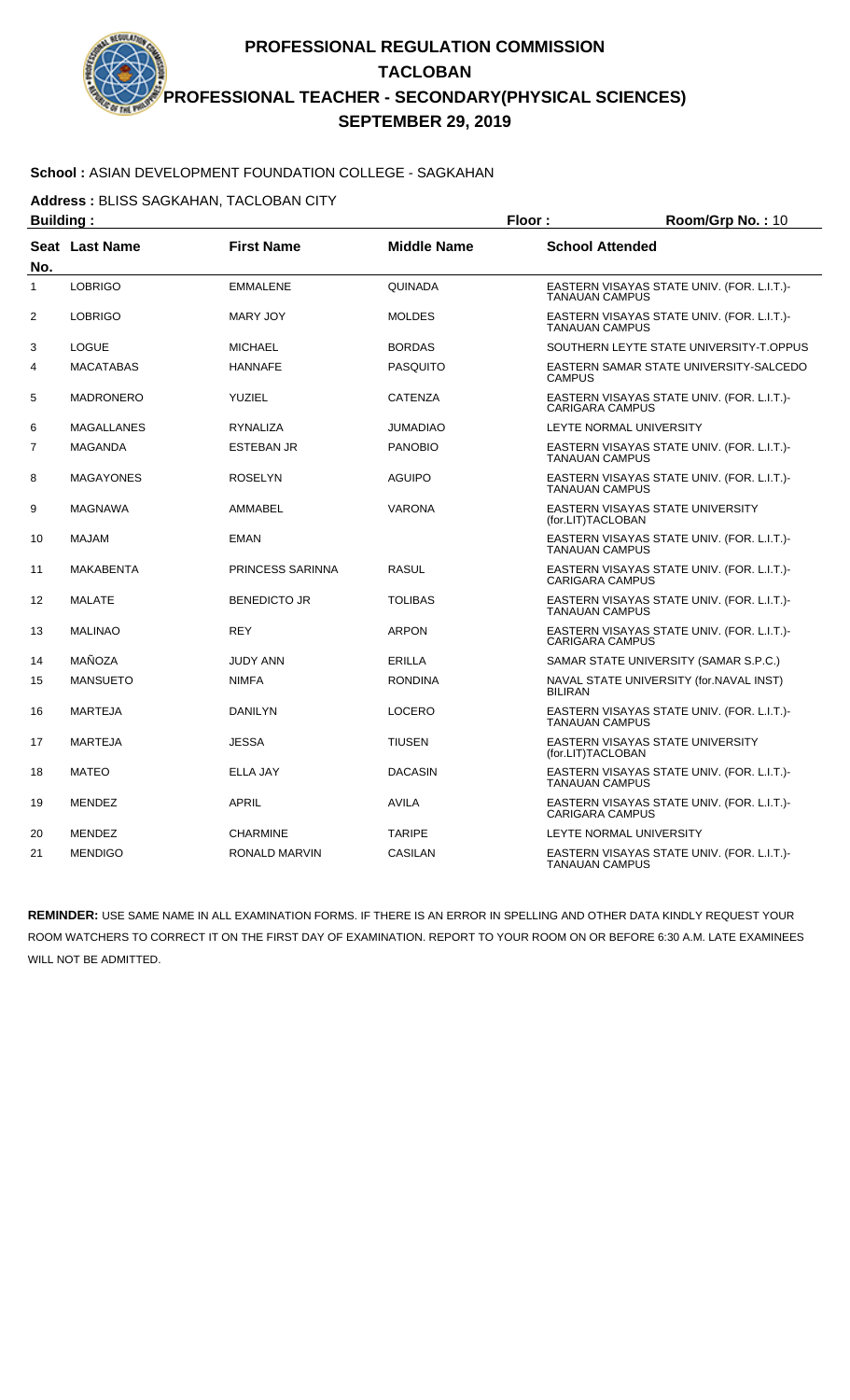# **School :** ASIAN DEVELOPMENT FOUNDATION COLLEGE - SAGKAHAN

**Address :** BLISS SAGKAHAN, TACLOBAN CITY

| <b>Building:</b> |                   |                      |                    | Floor:<br>Room/Grp No.: 11 |                                            |
|------------------|-------------------|----------------------|--------------------|----------------------------|--------------------------------------------|
| No.              | Seat Last Name    | <b>First Name</b>    | <b>Middle Name</b> | <b>School Attended</b>     |                                            |
| 1                | <b>MENDIOLA</b>   | CAMILLE              | <b>RUIZ</b>        | <b>TANAUAN CAMPUS</b>      | EASTERN VISAYAS STATE UNIV. (FOR. L.I.T.)- |
| 2                | <b>MENDIOLA</b>   | <b>CHRISTEENE</b>    | <b>MACEDA</b>      | <b>TANAUAN CAMPUS</b>      | EASTERN VISAYAS STATE UNIV. (FOR. L.I.T.)- |
| 3                | <b>MENDOZA</b>    | <b>MARIA CECILIA</b> | <b>SALE</b>        |                            | SAMAR STATE UNIVERSITY (SAMAR S.P.C.)      |
| 4                | <b>METRAN</b>     | <b>LEE FRANCIS</b>   | <b>GARRIDO</b>     | <b>CARIGARA CAMPUS</b>     | EASTERN VISAYAS STATE UNIV. (FOR. L.I.T.)- |
| 5                | <b>MINA</b>       | <b>MARY JOY</b>      | VALERA             | <b>TANAUAN CAMPUS</b>      | EASTERN VISAYAS STATE UNIV. (FOR. L.I.T.)- |
| 6                | <b>MIRANDA</b>    | ALEXANDER            | <b>DAGOHOY</b>     | <b>CARIGARA CAMPUS</b>     | EASTERN VISAYAS STATE UNIV. (FOR. L.I.T.)- |
| $\overline{7}$   | <b>MISA</b>       | <b>JENNELYN</b>      | CAÑEGA             | CARIGARA CAMPUS            | EASTERN VISAYAS STATE UNIV. (FOR. L.I.T.)- |
| 8                | <b>MODESTO</b>    | <b>JENNEFER</b>      | <b>EBERO</b>       | <b>TANAUAN CAMPUS</b>      | EASTERN VISAYAS STATE UNIV. (FOR. L.I.T.)- |
| 9                | <b>MONGE</b>      | <b>CLYDE</b>         | <b>DUERO</b>       |                            | <b>LEYTE NORMAL UNIVERSITY</b>             |
| 10               | <b>MONTECIANO</b> | <b>JESAMY</b>        | <b>COMBINIDO</b>   | <b>CARIGARA CAMPUS</b>     | EASTERN VISAYAS STATE UNIV. (FOR. L.I.T.)- |
| 11               | <b>MONTEROLA</b>  | <b>KATHERINE</b>     | <b>MATAYOM</b>     |                            | SAMAR STATE UNIVERSITY (SAMAR S.P.C.)      |
| 12               | <b>MONTEZON</b>   | <b>JASTONI</b>       | <b>ACLADO</b>      |                            | <b>LEYTE NORMAL UNIVERSITY</b>             |
| 13               | <b>MONTON</b>     | <b>JONISA</b>        | <b>HILARIA</b>     |                            | <b>LEYTE NORMAL UNIVERSITY</b>             |
| 14               | <b>MORALINA</b>   | <b>GLEA</b>          | <b>SALCEDO</b>     | <b>TANAUAN CAMPUS</b>      | EASTERN VISAYAS STATE UNIV. (FOR. L.I.T.)- |
| 15               | <b>MUEVA</b>      | <b>MARIE GRACE</b>   | <b>IBAÑEZ</b>      | <b>TANAUAN CAMPUS</b>      | EASTERN VISAYAS STATE UNIV. (FOR. L.I.T.)- |
| 16               | <b>NARBONITA</b>  | <b>CHARLENE</b>      | <b>PARENA</b>      | <b>CARIGARA CAMPUS</b>     | EASTERN VISAYAS STATE UNIV. (FOR. L.I.T.)- |
| 17               | <b>NARCA</b>      | <b>FORTUNATO</b>     | <b>BALLANAD</b>    | <b>TANAUAN CAMPUS</b>      | EASTERN VISAYAS STATE UNIV. (FOR. L.I.T.)- |
| 18               | <b>NARIDO</b>     | <b>JERICSON</b>      | <b>CACAYAN</b>     | <b>CARIGARA CAMPUS</b>     | EASTERN VISAYAS STATE UNIV. (FOR. L.I.T.)- |
| 19               | <b>NARIDO</b>     | <b>RAVEN</b>         | CAYA               | <b>TANAUAN CAMPUS</b>      | EASTERN VISAYAS STATE UNIV. (FOR. L.I.T.)- |
| 20               | <b>NEPOMOCENO</b> | ANN JELLIC           | <b>CASTAÑEDA</b>   |                            | PHILIPPINE NORMAL UNIVERSITY-MANILA        |
| 21               | <b>NERI</b>       | <b>CHRISTLER</b>     | <b>SULAD</b>       | <b>CARIGARA CAMPUS</b>     | EASTERN VISAYAS STATE UNIV. (FOR. L.I.T.)- |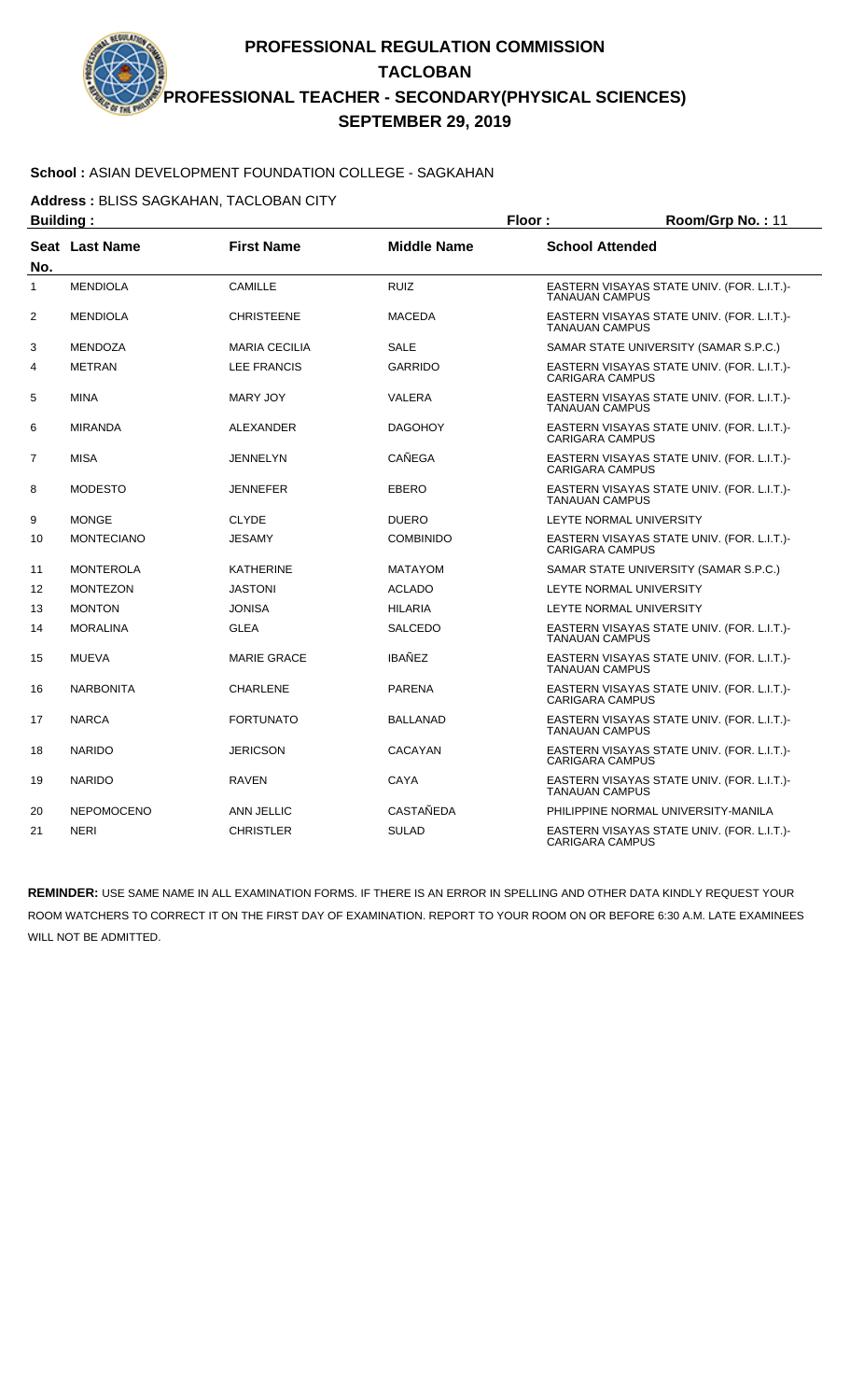# **School :** ASIAN DEVELOPMENT FOUNDATION COLLEGE - SAGKAHAN

**Address :** BLISS SAGKAHAN, TACLOBAN CITY

| <b>Building:</b> |                       |                      |                    | Floor:<br>Room/Grp No.: 12                                           |
|------------------|-----------------------|----------------------|--------------------|----------------------------------------------------------------------|
| No.              | <b>Seat Last Name</b> | <b>First Name</b>    | <b>Middle Name</b> | <b>School Attended</b>                                               |
| 1                | <b>NERI</b>           | <b>GERLY</b>         | <b>SULLANO</b>     | EASTERN VISAYAS STATE UNIV. (FOR. L.I.T.)-<br><b>CARIGARA CAMPUS</b> |
| $\overline{2}$   | <b>NIEGAS</b>         | <b>HYZEL</b>         | <b>ARPON</b>       | EASTERN VISAYAS STATE UNIV. (FOR. L.I.T.)-<br><b>CARIGARA CAMPUS</b> |
| 3                | <b>NIERVES</b>        | <b>JEYSEBEL</b>      | <b>PALSI</b>       | EASTERN VISAYAS STATE UNIV. (FOR. L.I.T.)-<br><b>CARIGARA CAMPUS</b> |
| 4                | <b>NOLASCO</b>        | <b>MAY</b>           |                    | EASTERN VISAYAS STATE UNIV. (FOR. L.I.T.)-<br><b>CARIGARA CAMPUS</b> |
| 5                | <b>NOMBRE</b>         | <b>BABY JEAN</b>     | <b>DIAZ</b>        | EASTERN VISAYAS STATE UNIV. (FOR. L.I.T.)-<br><b>CARIGARA CAMPUS</b> |
| 6                | NUÑEZ                 | <b>RHEA MAE</b>      | <b>DULFO</b>       | EASTERN VISAYAS STATE UNIVERSITY<br>(for.LIT)TACLOBAN                |
| 7                | <b>OBALAN</b>         | <b>MARIBETH</b>      | <b>FALLER</b>      | EASTERN VISAYAS STATE UNIV. (FOR. L.I.T.)-<br><b>CARIGARA CAMPUS</b> |
| 8                | <b>OBALAN</b>         | <b>REYMAR</b>        | <b>BRUM</b>        | LEYTE NORMAL UNIVERSITY                                              |
| 9                | <b>OBEJAS</b>         | LOVELY JOY           | <b>ALMERIA</b>     | EASTERN VISAYAS STATE UNIV. (FOR. L.I.T.)-<br><b>TANAUAN CAMPUS</b>  |
| 10               | <b>OCTA</b>           | <b>ROCYL</b>         | <b>TOBE</b>        | EASTERN VISAYAS STATE UNIV. (FOR. L.I.T.)-<br><b>TANAUAN CAMPUS</b>  |
| 11               | <b>OFILANDA</b>       | <b>JERIEL REU</b>    | <b>BARATA</b>      | EASTERN SAMAR STATE UNIVERSITY-SALCEDO<br><b>CAMPUS</b>              |
| 12               | <b>OLAYBAR</b>        | <b>MARISOL</b>       | CASTAÑOS           | SOUTHERN LEYTE STATE UNIVERSITY-T.OPPUS                              |
| 13               | OLEDAN                | <b>DAISY</b>         | <b>PLATILLA</b>    | EASTERN VISAYAS STATE UNIV. (FOR. L.I.T.)-<br><b>CARIGARA CAMPUS</b> |
| 14               | <b>OLEDAN</b>         | <b>MICHELLE</b>      | <b>EMBO</b>        | EASTERN VISAYAS STATE UNIV. (FOR. L.I.T.)-<br><b>CARIGARA CAMPUS</b> |
| 15               | <b>OMANDAM</b>        | <b>LYKA ANNE</b>     | PACAMPARA          | LEYTE NORMAL UNIVERSITY                                              |
| 16               | OPEÑA                 | ANGELICA             | <b>TOMENIO</b>     | <b>LEYTE NORMAL UNIVERSITY</b>                                       |
| 17               | <b>OPLEJEDA</b>       | <b>RIZA</b>          | QUIDLAT            | EASTERN VISAYAS STATE UNIV. (FOR. L.I.T.)-<br><b>CARIGARA CAMPUS</b> |
| 18               | <b>ORBANEJA</b>       | <b>RUFFA MAE</b>     | <b>CASTILLO</b>    | <b>LEYTE NORMAL UNIVERSITY</b>                                       |
| 19               | ORDAME                | <b>ROSELYN</b>       | PELIÑO             | EASTERN VISAYAS STATE UNIV. (FOR. L.I.T.)-<br><b>TANAUAN CAMPUS</b>  |
| 20               | ORDOÑA                | <b>SHAINA</b>        | <b>RUBIA</b>       | EASTERN VISAYAS STATE UNIV. (FOR. L.I.T.)-<br><b>CARIGARA CAMPUS</b> |
| 21               | ORTILLO               | <b>MARIA LOURDES</b> | <b>BURRINAGA</b>   | <b>EASTERN VISAYAS STATE UNIVERSITY</b><br>(for.LIT)TACLOBAN         |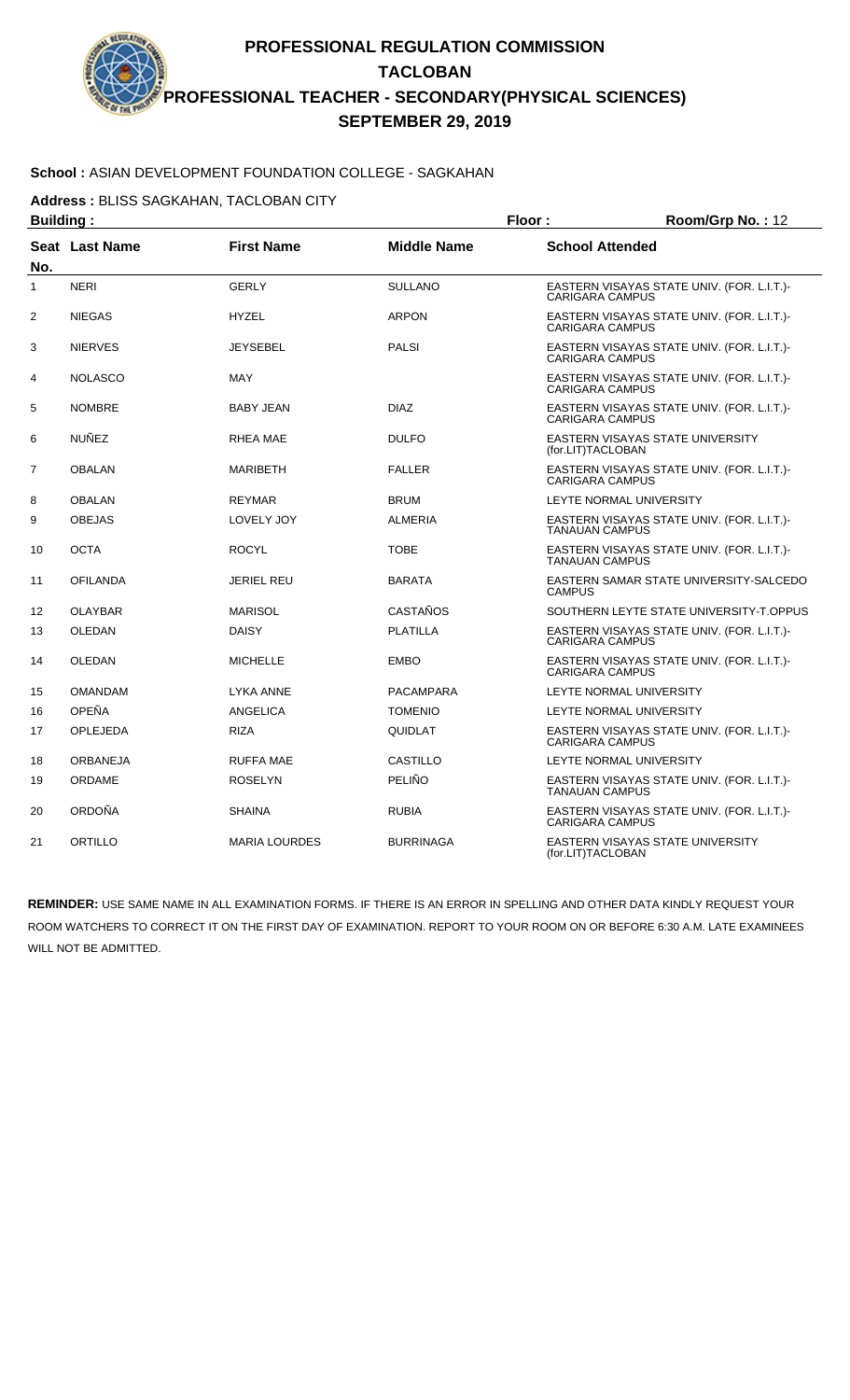# **School :** ASIAN DEVELOPMENT FOUNDATION COLLEGE - SAGKAHAN

**Address :** BLISS SAGKAHAN, TACLOBAN CITY

| <b>Building:</b> |                  |                       |                    | Floor:                                                              | Room/Grp No.: 13                           |
|------------------|------------------|-----------------------|--------------------|---------------------------------------------------------------------|--------------------------------------------|
| No.              | Seat Last Name   | <b>First Name</b>     | <b>Middle Name</b> | <b>School Attended</b>                                              |                                            |
| 1                | <b>PABUNAN</b>   | <b>ASHLEY GRACE</b>   | <b>GABRINO</b>     |                                                                     | SAMAR STATE UNIVERSITY (SAMAR S.P.C.)      |
| $\overline{2}$   | PACA-ANAS        | <b>CRIZEL MAE</b>     | <b>AMANTE</b>      | LEYTE NORMAL UNIVERSITY                                             |                                            |
| 3                | PACA-ANAS        | <b>VIVIAN</b>         | <b>ECHANES</b>     |                                                                     | LEYTE NORMAL UNIVERSITY                    |
| 4                | <b>PADERES</b>   | <b>REGENE</b>         | <b>LUMIGUID</b>    | <b>CREATIVE COMP TECH INC)</b>                                      | ICCT COLLEGES FOUNDATION, INC(INST.OF      |
| 5                | <b>PADUANO</b>   | <b>AIKO</b>           | <b>RAAGAS</b>      | EASTERN VISAYAS STATE UNIV. (FOR. L.I.T.)-<br><b>TANAUAN CAMPUS</b> |                                            |
| 6                | <b>PADULLON</b>  | <b>WAYNE DAVID</b>    | <b>CARPON</b>      | LEYTE NORMAL UNIVERSITY                                             |                                            |
| 7                | PAJANUSTAN       | TRISHA VANESSA        | <b>ADA</b>         | (for.LIT)TACLOBAN                                                   | <b>EASTERN VISAYAS STATE UNIVERSITY</b>    |
| 8                | <b>PALCONIT</b>  | <b>CHRISTINE JOY</b>  | <b>DURAN</b>       | <b>BILIRAN</b>                                                      | NAVAL STATE UNIVERSITY (for.NAVAL INST)    |
| 9                | <b>PALIGUTAN</b> | <b>MARJORIE</b>       | ORTIGUESA          | (for.LIT)TACLOBAN                                                   | <b>EASTERN VISAYAS STATE UNIVERSITY</b>    |
| 10               | <b>PANIS</b>     | <b>MICHAELA MARIE</b> | <b>DANDAY</b>      |                                                                     | SAMAR STATE UNIVERSITY (SAMAR S.P.C.)      |
| 11               | <b>PATINDOL</b>  | <b>RAFAEL</b>         | <b>BALIDA</b>      | (for.LIT)TACLOBAN                                                   | EASTERN VISAYAS STATE UNIVERSITY           |
| 12               | <b>PATULA</b>    | LENNUS EZEKIEL        | <b>AMPATIN</b>     | LEYTE NORMAL UNIVERSITY                                             |                                            |
| 13               | <b>PAYUMO</b>    | <b>DEXTER</b>         | CAPILI             | <b>TANAUAN CAMPUS</b>                                               | EASTERN VISAYAS STATE UNIV. (FOR. L.I.T.)- |
| 14               | PEDRERA          | <b>TIFFANY</b>        | <b>ALCOBER</b>     | <b>BURAUEN CAMPUS</b>                                               | EASTERN VISAYAS STATE UNIV. (FOR. L.I.T.)- |
| 15               | <b>PEDUCHE</b>   | <b>LUZMINDA</b>       | <b>SUMABAT</b>     |                                                                     | SOUTHERN LEYTE STATE UNIVERSITY-T.OPPUS    |
| 16               | PELEN            | <b>FRANK ANTHONY</b>  | <b>ESPINOSA</b>    | LEYTE NORMAL UNIVERSITY                                             |                                            |
| 17               | PELICANO         | JENALYN               | <b>LABINE</b>      |                                                                     | SAMAR STATE UNIVERSITY (SAMAR S.P.C.)      |
| 18               | PEÑARANDA        | <b>ALICE</b>          | <b>BACSAN</b>      | <b>CARIGARA CAMPUS</b>                                              | EASTERN VISAYAS STATE UNIV. (FOR. L.I.T.)- |
| 19               | PEÑARANDA        | <b>JENNY</b>          | <b>BINAY</b>       | <b>CARIGARA CAMPUS</b>                                              | EASTERN VISAYAS STATE UNIV. (FOR. L.I.T.)- |
| 20               | <b>PEREGRINO</b> | ARGEAN                | <b>PARADO</b>      | <b>TANAUAN CAMPUS</b>                                               | EASTERN VISAYAS STATE UNIV. (FOR. L.I.T.)- |
| 21               | <b>PEREZ</b>     | <b>GENEVIEVE</b>      | <b>LABAJO</b>      | <b>TANAUAN CAMPUS</b>                                               | EASTERN VISAYAS STATE UNIV. (FOR. L.I.T.)- |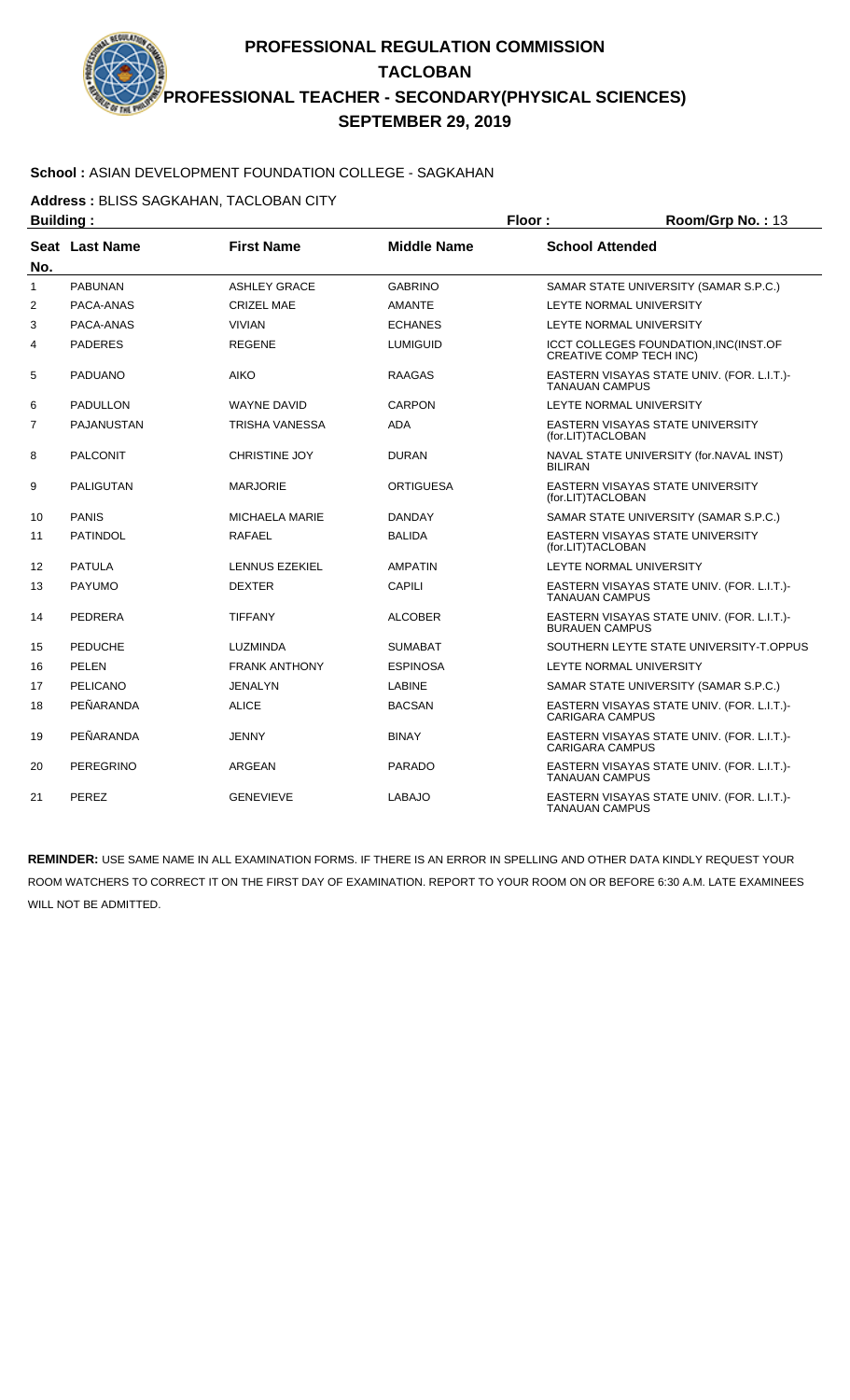# **School :** ASIAN DEVELOPMENT FOUNDATION COLLEGE - SAGKAHAN

**Address :** BLISS SAGKAHAN, TACLOBAN CITY

| <b>Building:</b> |                 |                    |                    | Floor:                  | Room/Grp No.: 14                           |
|------------------|-----------------|--------------------|--------------------|-------------------------|--------------------------------------------|
| No.              | Seat Last Name  | <b>First Name</b>  | <b>Middle Name</b> | <b>School Attended</b>  |                                            |
| 1                | <b>PEROS</b>    | <b>VERONICA</b>    | <b>ANTING</b>      | LEYTE NORMAL UNIVERSITY |                                            |
| 2                | <b>PICAO</b>    | <b>JADE</b>        | <b>QUEBEC</b>      | <b>CARIGARA CAMPUS</b>  | EASTERN VISAYAS STATE UNIV. (FOR. L.I.T.)- |
| 3                | <b>PILANDE</b>  | <b>OLIVE</b>       | <b>HOMERES</b>     | <b>CARIGARA CAMPUS</b>  | EASTERN VISAYAS STATE UNIV. (FOR. L.I.T.)- |
| 4                | <b>PITOY</b>    | ARLENE             | <b>ARPON</b>       | <b>CARIGARA CAMPUS</b>  | EASTERN VISAYAS STATE UNIV. (FOR. L.I.T.)- |
| 5                | <b>PLANADA</b>  | <b>ALIZON</b>      | <b>SALVACION</b>   | <b>CARIGARA CAMPUS</b>  | EASTERN VISAYAS STATE UNIV. (FOR. L.I.T.)- |
| 6                | PO              | ANDREE JOEL        | <b>BAMAN</b>       | <b>TANAUAN CAMPUS</b>   | EASTERN VISAYAS STATE UNIV. (FOR. L.I.T.)- |
| $\overline{7}$   | <b>PORCIL</b>   | <b>DONNA</b>       | <b>VILLARANTE</b>  |                         | SAMAR STATE UNIVERSITY (SAMAR S.P.C.)      |
| 8                | <b>PORE</b>     | <b>JUDY ANN</b>    | <b>GRANA</b>       | <b>CARIGARA CAMPUS</b>  | EASTERN VISAYAS STATE UNIV. (FOR. L.I.T.)- |
| 9                | <b>PORE</b>     | <b>JULIE ANN</b>   | <b>GRANA</b>       | <b>CARIGARA CAMPUS</b>  | EASTERN VISAYAS STATE UNIV. (FOR. L.I.T.)- |
| 10               | <b>PORTUGAL</b> | <b>BERMA</b>       | DE PAZ             | CATARMAN                | UNIVERSITY OF EASTERN PHILIPPINES-         |
| 11               | <b>POTAZO</b>   | <b>QUENNY ANN</b>  | <b>SUPERABLE</b>   | <b>TANAUAN CAMPUS</b>   | EASTERN VISAYAS STATE UNIV. (FOR. L.I.T.)- |
| 12               | <b>PRADA</b>    | <b>MARIZ</b>       | <b>MOLO</b>        | <b>CARIGARA CAMPUS</b>  | EASTERN VISAYAS STATE UNIV. (FOR. L.I.T.)- |
| 13               | <b>PULYOS</b>   | <b>RINALYN</b>     | <b>ABRERA</b>      | <b>CARIGARA CAMPUS</b>  | EASTERN VISAYAS STATE UNIV. (FOR. L.I.T.)- |
| 14               | QUILAQUIL       | <b>ROY VINCENT</b> | <b>AGUILAR</b>     | <b>CARIGARA CAMPUS</b>  | EASTERN VISAYAS STATE UNIV. (FOR. L.I.T.)- |
| 15               | QUIÑA           | <b>JOHN PAUL</b>   | <b>ANASTACIO</b>   | LEYTE NORMAL UNIVERSITY |                                            |
| 16               | <b>QUIÑONES</b> | <b>SIENA MARIE</b> | <b>PIDE</b>        | BAYBAY                  | VISAYAS STATE UNIVERSITY (for.VISCA,LSU.)- |
| 17               | QUIRANTE        | <b>JELO</b>        | ALAB               | <b>CAMPUS</b>           | EASTERN SAMAR STATE UNIVERSITY-SALCEDO     |
| 18               | QUIRIMIT        | LILIBETH           | <b>MAKABENTA</b>   | <b>CARIGARA CAMPUS</b>  | EASTERN VISAYAS STATE UNIV. (FOR. L.I.T.)- |
| 19               | <b>RAAGAS</b>   | ANGIELYN           | <b>RANCE</b>       | <b>CARIGARA CAMPUS</b>  | EASTERN VISAYAS STATE UNIV. (FOR. L.I.T.)- |
| 20               | <b>RANA</b>     | <b>BREHEDA</b>     | <b>MACATO</b>      | (for.LIT)TACLOBAN       | EASTERN VISAYAS STATE UNIVERSITY           |
| 21               | <b>REALINO</b>  | ERBY               | <b>GARCIA</b>      | LEYTE NORMAL UNIVERSITY |                                            |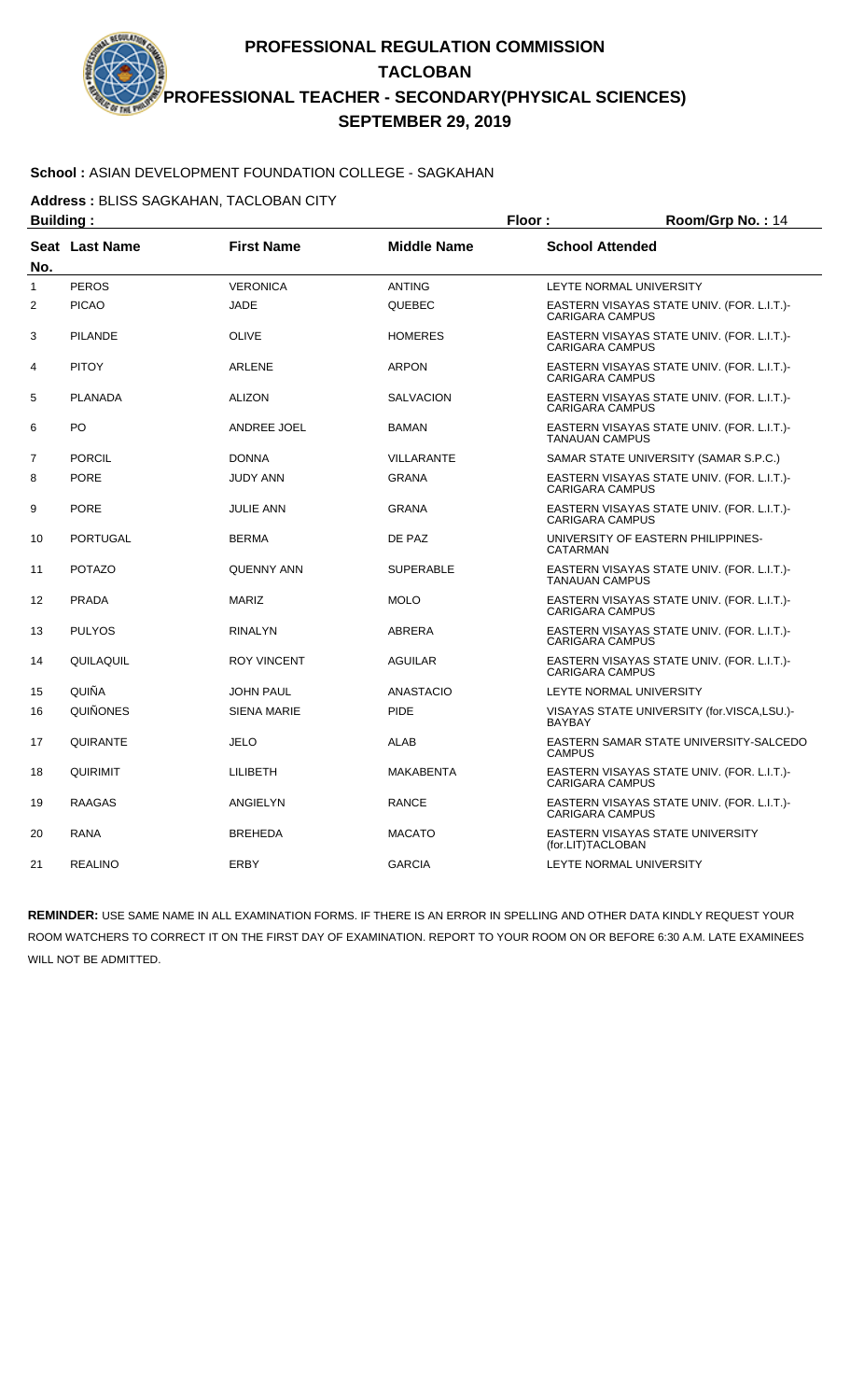#### **School :** ASIAN DEVELOPMENT FOUNDATION COLLEGE - SAGKAHAN

**Address :** BLISS SAGKAHAN, TACLOBAN CITY

| <b>Building:</b> |                  |                     |                    | Floor:                  | Room/Grp No.: 15                           |
|------------------|------------------|---------------------|--------------------|-------------------------|--------------------------------------------|
| No.              | Seat Last Name   | <b>First Name</b>   | <b>Middle Name</b> | <b>School Attended</b>  |                                            |
| 1                | <b>REBAYLA</b>   | <b>JOMARIE</b>      | <b>PATILLEROS</b>  |                         | SOUTHERN LEYTE STATE UNIVERSITY-T.OPPUS    |
| 2                | <b>REPOSAR</b>   | <b>RAYMOND</b>      | <b>MENDOZA</b>     | <b>TANAUAN CAMPUS</b>   | EASTERN VISAYAS STATE UNIV. (FOR. L.I.T.)- |
| 3                | <b>REYES</b>     | <b>MARY GRACE</b>   | <b>LUCABAN</b>     |                         | SAMAR STATE UNIVERSITY (SAMAR S.P.C.)      |
| 4                | <b>ROBLES</b>    | <b>JEYRA MAE</b>    | <b>CABELIN</b>     | <b>CARIGARA CAMPUS</b>  | EASTERN VISAYAS STATE UNIV. (FOR. L.I.T.)- |
| 5                | <b>RODA</b>      | <b>AUDRIC</b>       | <b>PANSOY</b>      | <b>CARIGARA CAMPUS</b>  | EASTERN VISAYAS STATE UNIV. (FOR. L.I.T.)- |
| 6                | <b>RONA</b>      | <b>LEXTER</b>       | <b>PIRANTE</b>     | <b>CARIGARA CAMPUS</b>  | EASTERN VISAYAS STATE UNIV. (FOR. L.I.T.)- |
| $\overline{7}$   | <b>ROSALEJOS</b> | <b>KAREN</b>        | <b>ROLDAN</b>      |                         | LEYTE NORMAL UNIVERSITY                    |
| 8                | <b>ROYO</b>      | ANALUZ              | <b>ERASMO</b>      | <b>CARIGARA CAMPUS</b>  | EASTERN VISAYAS STATE UNIV. (FOR. L.I.T.)- |
| 9                | <b>RUBAS</b>     | <b>VIVIAN</b>       | ERAYA              |                         | LEYTE NORMAL UNIVERSITY                    |
| 10               | <b>RUIZ</b>      | <b>REGINE</b>       | <b>ABOGADIE</b>    | <b>CAMPUS</b>           | EASTERN SAMAR STATE UNIVERSITY-SALCEDO     |
| 11               | <b>SABILONA</b>  | <b>MARCELO JR</b>   | <b>BABON</b>       |                         | SAMAR STATE UNIVERSITY (SAMAR S.P.C.)      |
| 12               | <b>SADIA</b>     | <b>RONALENE</b>     | <b>CAÑETE</b>      |                         | LEYTE NORMAL UNIVERSITY                    |
| 13               | <b>SAJULAN</b>   | <b>MARIA ROMINA</b> | QUINTO             |                         | SAMAR STATE UNIVERSITY (SAMAR S.P.C.)      |
| 14               | <b>SALES</b>     | <b>NERESA</b>       | CAMINO             | <b>TANAUAN CAMPUS</b>   | EASTERN VISAYAS STATE UNIV. (FOR. L.I.T.)- |
| 15               | <b>SALES</b>     | <b>SHIELA MARIE</b> | <b>SAMACO</b>      |                         | LEYTE NORMAL UNIVERSITY                    |
| 16               | <b>SALVACION</b> | MA. CASSANDRA JUNE  | <b>PETALLANA</b>   |                         | LEYTE NORMAL UNIVERSITY                    |
| 17               | <b>SANDIGAN</b>  | <b>DIANA ROSE</b>   |                    | <b>TANAUAN CAMPUS</b>   | EASTERN VISAYAS STATE UNIV. (FOR. L.I.T.)- |
| 18               | <b>SANTOS</b>    | <b>ERICK BON</b>    | <b>MACAPAGAT</b>   | (for.LIT)TACLOBAN       | EASTERN VISAYAS STATE UNIVERSITY           |
| 19               | <b>SEROJALES</b> | <b>PAMELLA</b>      | <b>USARES</b>      | (for.LIT)TACLOBAN       | EASTERN VISAYAS STATE UNIVERSITY           |
| 20               | <b>SILVANO</b>   | <b>VINCE NEIL</b>   | LABANAN            | LEYTE NORMAL UNIVERSITY |                                            |
| 21               | <b>SINANGOTE</b> | <b>RODITA</b>       | <b>PALCONIT</b>    |                         | BILIRAN NATIONAL AGRICULTURAL COLLEGE      |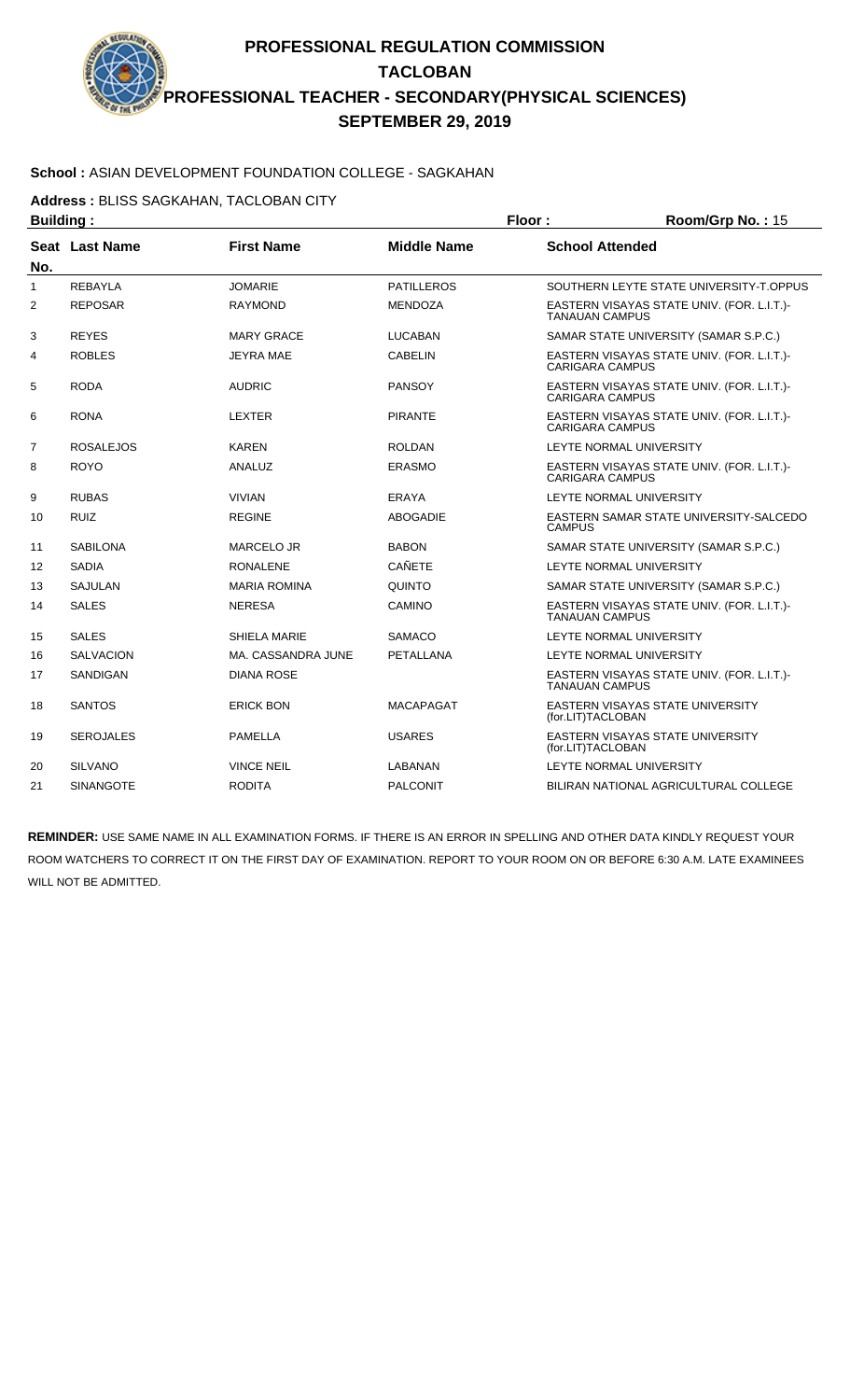#### **School :** ASIAN DEVELOPMENT FOUNDATION COLLEGE - SAGKAHAN

**Address :** BLISS SAGKAHAN, TACLOBAN CITY

| <b>Building:</b> |                  |                      |                    | Floor:                                                               | Room/Grp No.: 16                           |
|------------------|------------------|----------------------|--------------------|----------------------------------------------------------------------|--------------------------------------------|
| No.              | Seat Last Name   | <b>First Name</b>    | <b>Middle Name</b> | <b>School Attended</b>                                               |                                            |
| 1                | <b>SOLAYAO</b>   | <b>GENALYN</b>       | <b>IGANO</b>       | <b>TANAUAN CAMPUS</b>                                                | EASTERN VISAYAS STATE UNIV. (FOR. L.I.T.)- |
| 2                | <b>SOROTE</b>    | <b>BETHUEL ROSE</b>  | LAYUGAN            |                                                                      | LEYTE NORMAL UNIVERSITY                    |
| 3                | <b>SOSING</b>    | <b>MARY ROSE</b>     | <b>DAPURAN</b>     | <b>TANAUAN CAMPUS</b>                                                | EASTERN VISAYAS STATE UNIV. (FOR. L.I.T.)- |
| 4                | STA, MARIA       | <b>JUDITH DARA</b>   |                    | <b>CARIGARA CAMPUS</b>                                               | EASTERN VISAYAS STATE UNIV. (FOR. L.I.T.)- |
| 5                | <b>SUDARIO</b>   | <b>JAYSON</b>        | <b>BACATE</b>      | EASTERN VISAYAS STATE UNIV. (FOR. L.I.T.)-<br><b>TANAUAN CAMPUS</b>  |                                            |
| 6                | <b>SUPERABLE</b> | <b>AGNES</b>         | <b>TUALLA</b>      | LEYTE NORMAL UNIVERSITY                                              |                                            |
| $\overline{7}$   | <b>TABLATE</b>   | <b>VON LESTER</b>    | <b>CALAMBO</b>     | EASTERN VISAYAS STATE UNIV. (FOR. L.I.T.)-<br><b>CARIGARA CAMPUS</b> |                                            |
| 8                | TAGALOG          | <b>PAULINE</b>       | <b>BARCIAL</b>     | <b>BAYBAY</b>                                                        | VISAYAS STATE UNIVERSITY (for.VISCA,LSU.)- |
| 9                | TAGANNA          | AILEEN               | <b>TAGAPAN</b>     | (for.LIT)TACLOBAN                                                    | EASTERN VISAYAS STATE UNIVERSITY           |
| 10               | <b>TAGARAO</b>   | <b>KEVIN</b>         | <b>CADORNA</b>     | <b>CARIGARA CAMPUS</b>                                               | EASTERN VISAYAS STATE UNIV. (FOR. L.I.T.)- |
| 11               | <b>TAGARO</b>    | <b>JUDY ANN</b>      | <b>SURIGAO</b>     |                                                                      | SOUTHERN LEYTE STATE UNIVERSITY-T.OPPUS    |
| 12               | <b>TALBO</b>     | <b>ROSARIO</b>       | <b>FABILLAR</b>    | <b>BAYBAY</b>                                                        | VISAYAS STATE UNIVERSITY (for.VISCA,LSU.)- |
| 13               | <b>TAN</b>       | <b>IVAN ALEXIS</b>   | LUGANA             | SAMAR STATE UNIVERSITY (SAMAR S.P.C.)                                |                                            |
| 14               | <b>TAN</b>       | <b>NELINDA</b>       | <b>TEJONES</b>     |                                                                      | SAMAR STATE UNIVERSITY (SAMAR S.P.C.)      |
| 15               | <b>TERRADO</b>   | <b>CATHERINE</b>     | <b>NACUA</b>       | <b>BILIRAN</b>                                                       | NAVAL STATE UNIVERSITY (for.NAVAL INST)    |
| 16               | <b>TOBE</b>      | <b>BERNARDITA</b>    | <b>GERONES</b>     |                                                                      | LEYTE NORMAL UNIVERSITY                    |
| 17               | <b>TONIDO</b>    | QUENEE EMMYROSE      | <b>DOLOR</b>       | <b>TANAUAN CAMPUS</b>                                                | EASTERN VISAYAS STATE UNIV. (FOR. L.I.T.)- |
| 18               | <b>TORREFIEL</b> | <b>MARCELINO III</b> | <b>REAMILLO</b>    | CARIGARA CAMPUS                                                      | EASTERN VISAYAS STATE UNIV. (FOR. L.I.T.)- |
| 19               | <b>TY</b>        | <b>JASON</b>         | <b>PUA</b>         | SAMAR STATE UNIVERSITY (SAMAR S.P.C.)                                |                                            |
| 20               | <b>UBALDO</b>    | <b>NOEMI</b>         | BONA-OG            |                                                                      | LEYTE NORMAL UNIVERSITY                    |